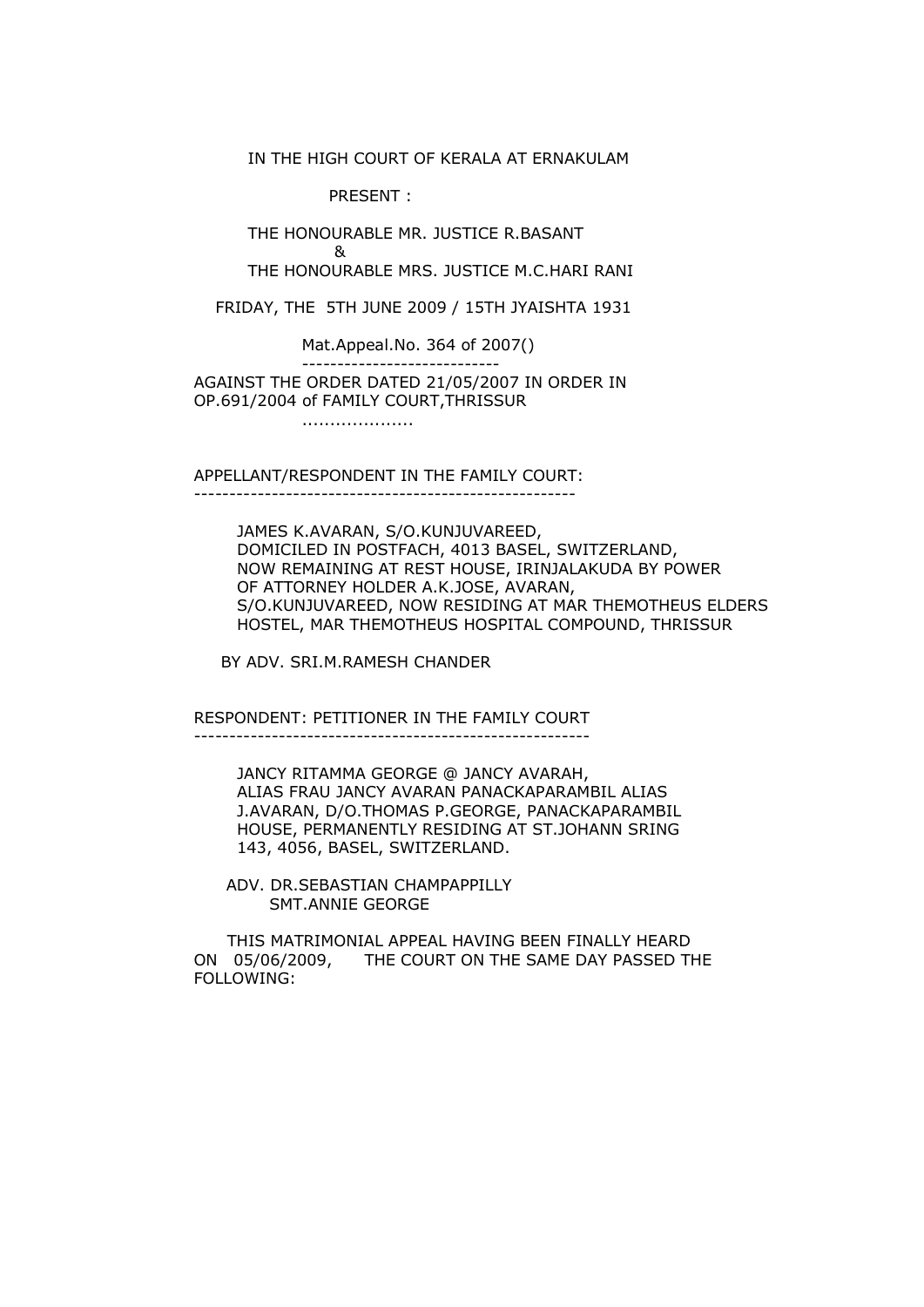#### ORDER ON I.A.NO.1438/08 IN MA.NO.364/07

//DISMISSED//

5.6.09 SD/- R.BASANT, JUDGE. SD/- SD/-M.C.HARI RANI, JUDGE.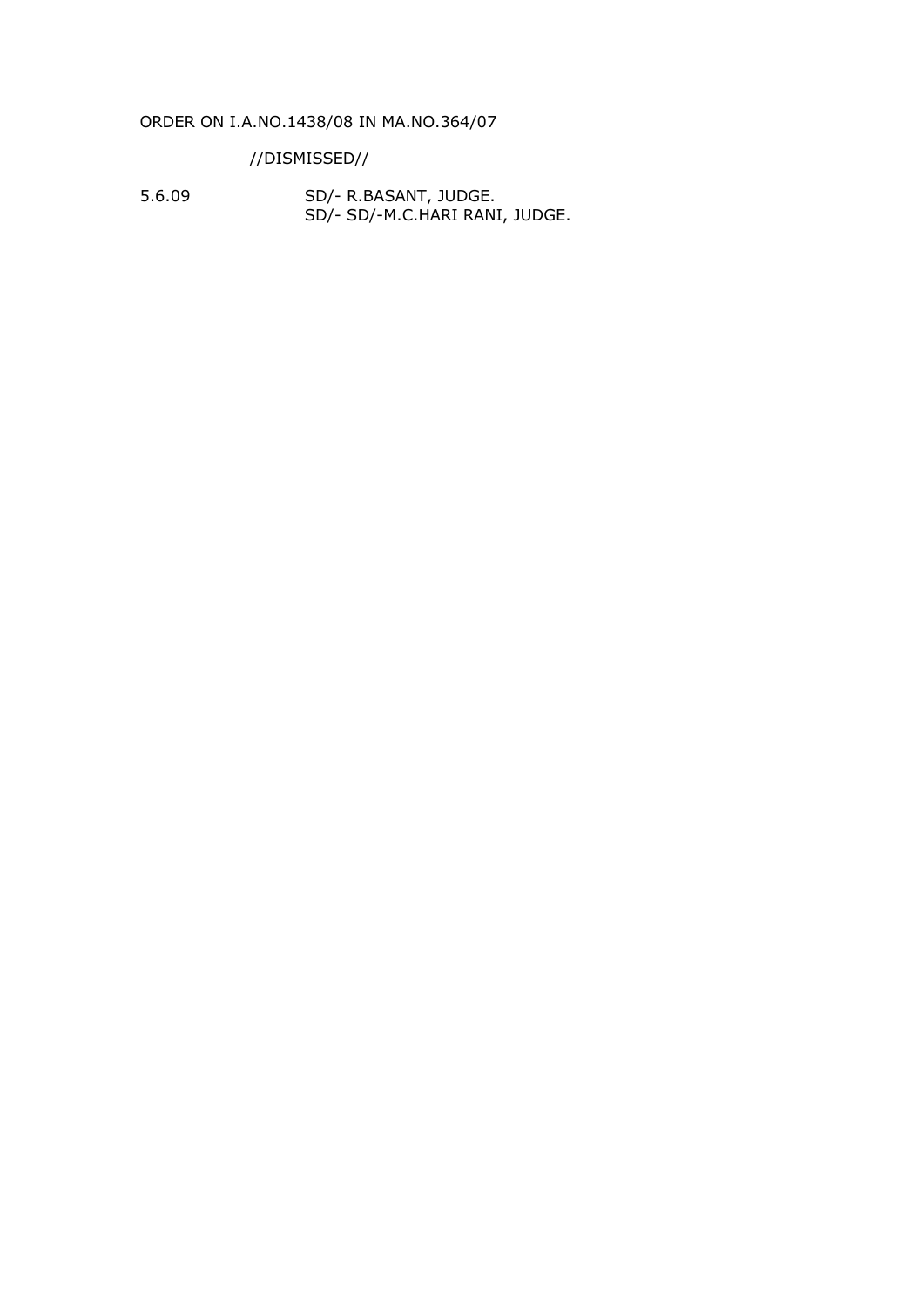# **R.BASANT & M.C. HARI RANI,JJ** ============================== **MAT.A. NO. 364 OF 2007** ============================ **DATED THIS THE 5TH DAY OF JUNE 2009**

#### **JUDGMENT**

#### **Basant,J.**

What constitutes domicile under Section 2 of the Indian Divorce Act? Who is to plead and prove that domicile of birth/origin has been abandoned and a fresh domicile of choice has been acquired by the spouses? Does long residence in an alien country where one is employed with prospects of continued residence for a further long period in connection with such employment lead to a ready inference of change of domicile? Should both spouses (and not either) be domiciled in India for the Family court to assume jurisdiction in a Divorce application? Is the expression of intention of one spouse in the course of proceeding to acquire domicile by choice in an alien country sufficient to divest Indian courts of their jurisdiction in matrimonial proceedings for divorce under Section 2 of the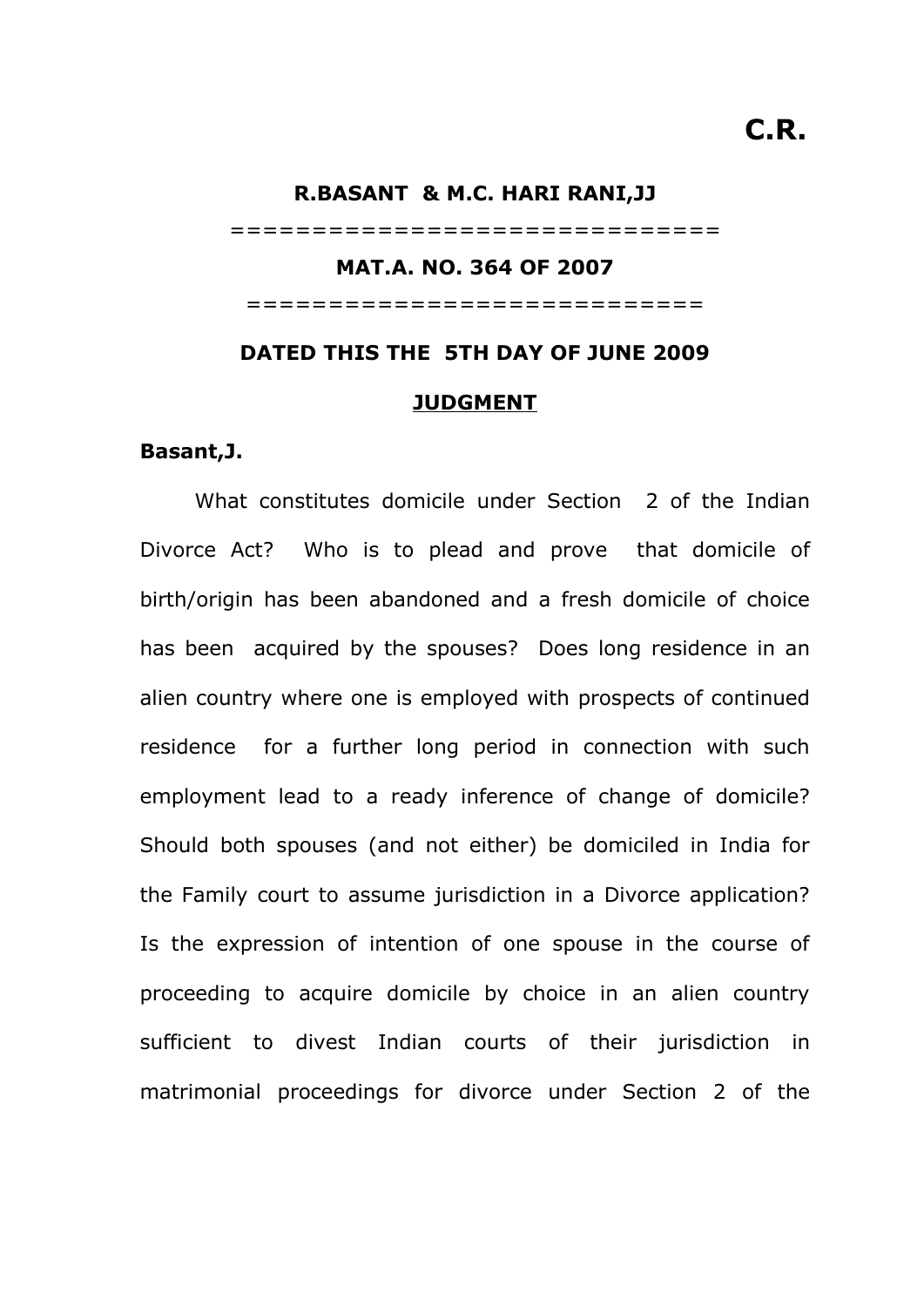Indian Divorce Act? These interesting questions are thrown up for consideration in this appeal.

2**.** This appeal under Section 19 of the Family Courts Act is directed against an order passed under Section 10 of the Indian Divorce Act dissolving the marriage between the appellant/husband and the respondent/wife on the ground of cruelty.

3. Marriage is admitted. Separate residence is also admitted. Allegations of mental and physical cruelty are raised by the wife. It is alleged that the husband has been tormenting the wife perpetually raising allegations of unchaste and adulterous conduct. It is further alleged that physical cruelty was also inflicted on the wife by the husband while they were residing together raising such allegations.

4. The matrimonial discord has a long history behind it. Sans unnecessary details, crucial skeletal facts can be narrated thus:

5. The marriage took place on 26-11-1989. The marriage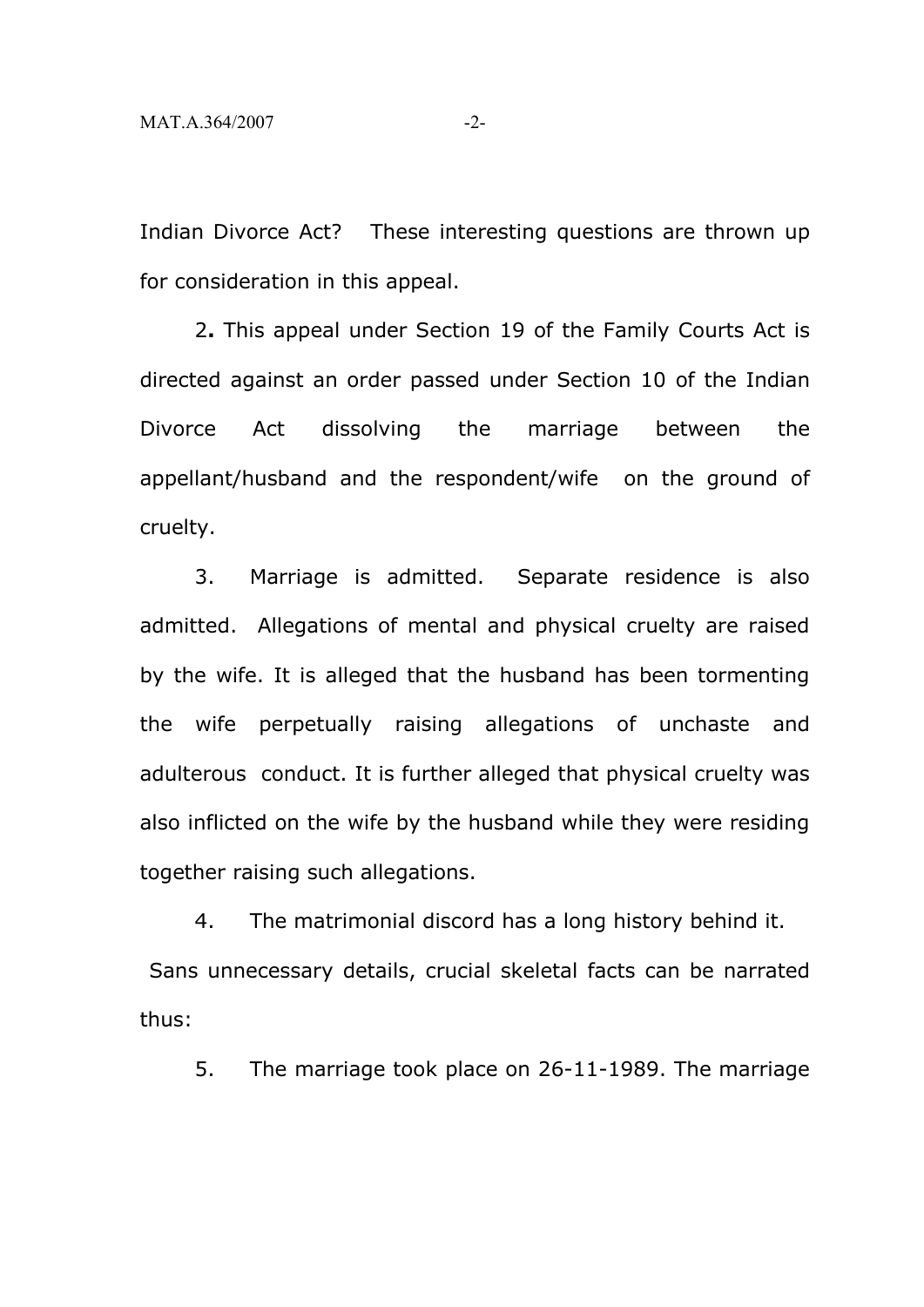was solemnized in accordance with the Christian religious rites at Thrissur District in Kerala. The wife was employed as a Nurse in the Indian Army at that time. The wife went to Switzerland on 5-9-1990. The brother of the husband was employed and living there at that time. Long later, the husband who was a lawyer practising in Kerala also left for Switzerland and joined the wife on 13-11-1993. Matrimonial discord developed and admittedly separate residence commenced on 17-8-2002. There were certain proceedings initiated before the courts at the place where the spouses reside – in Switzerland. The wife contends that the court had granted police protection for her peaceful separate residence whereas the husband claims that such police protection was granted in his favour. Be that as it may, there is no dispute that the parties are residing separately from 17-8-2002 and that a court in Switzerland has afforded police assistance for them to reside separately. The wife has permanent employment as a Nurse there whereas the husband does not appear to have any such permanent employment. He lives on social security which is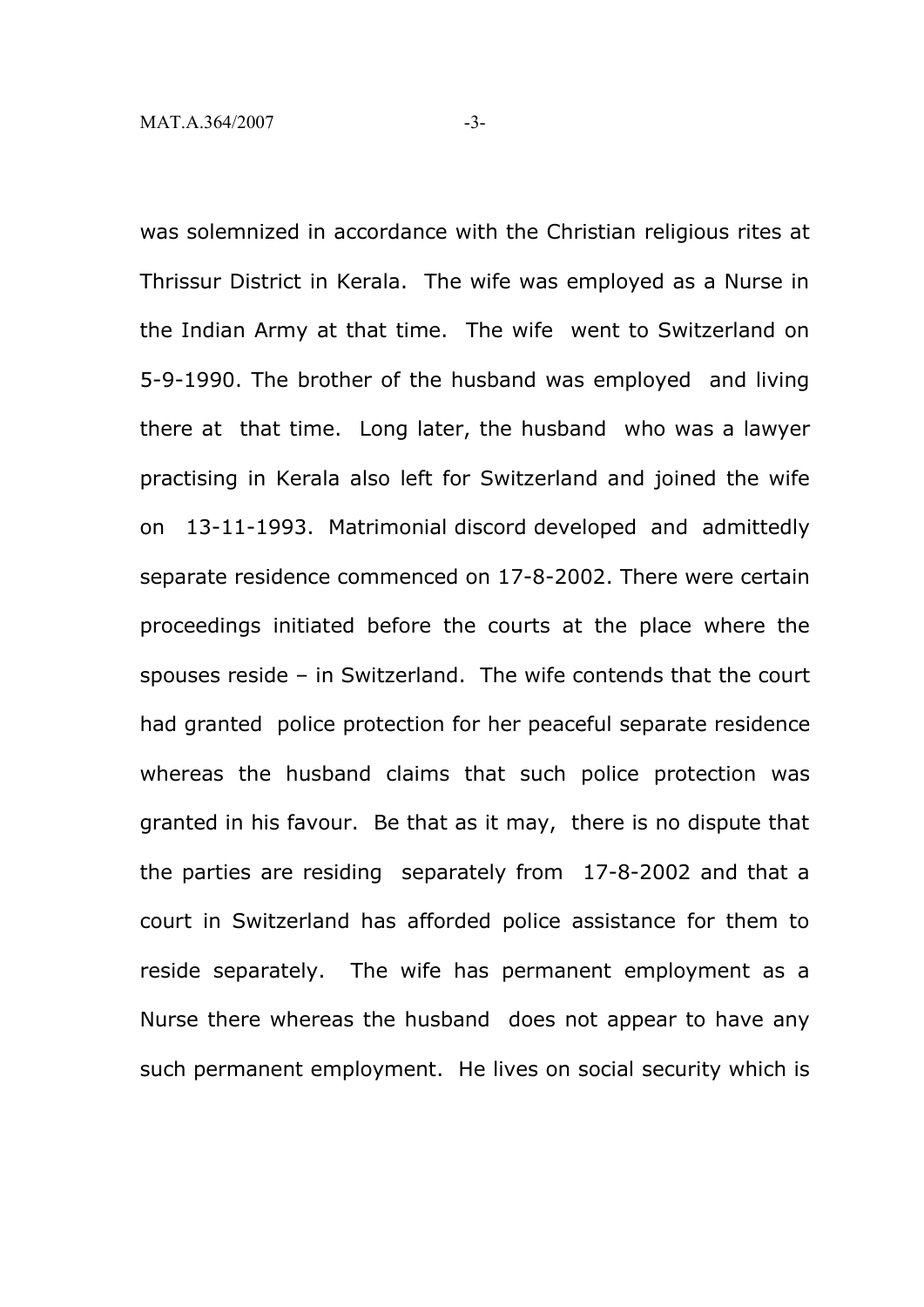available for persons residing in Switzerland. In the proceedings before the Switzerland Court, maintenance/support has been ordered to be paid by the wife to him. There is, of course, the assertion and evidence that he is employed for some newspapers in Kerala as their local correspondent in Switzerland.

6. The wife claimed divorce under Section 10 of the Indian Divorce Act on the ground of cruelty. As stated earlier, she alleged that the husband has been guilty of mental cruelty he having incessantly raised false allegations of unchaste and adulterous behaviour. He had also assaulted her physically and verbally. These acts of his amounted to matrimonial cruelty, it was alleged. The claim for divorce was made on the plank of these allegations of matrimonial cruelty.

7. The husband entered appearance and resisted the claim for divorce. It would appear that the husband is not in principle against the dissolution of the marriage. He denies the allegations of cruelty but asserts unambiguously that the wife has been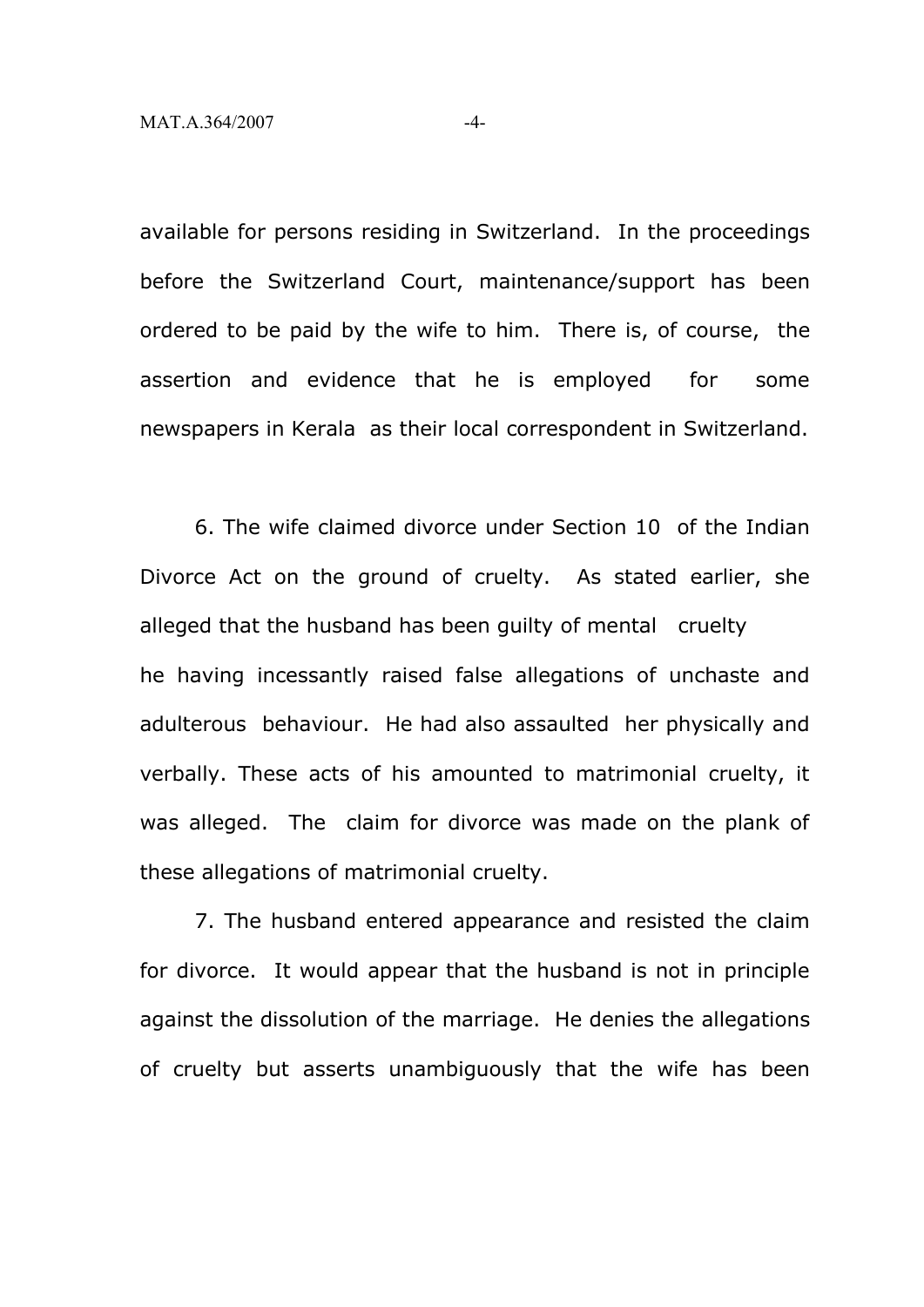guilty of adultery and unchaste behaviour as also licentious conduct even before and after the marriage. Specific allegations to that effect are raised in the objections filed. However, the husband asserted that he was also interested in getting the matrimonial tie dissolved. But according to him not the courts in India but the Courts in Switzerland alone have jurisdiction to entertain such plea for divorce. He also wants divorce, which is not in dispute. According to him, the parties were not domiciled in India at the time of presentation of the application for divorce and consequently courts in India have no jurisdiction to entertain the claim for divorce. According to him, the wife had approached the courts in Switzerland for a decree for separation, and having approached the courts in Switzerland for a decree for separation, her subsequent conduct of rushing to India and filing an application for divorce was not justified. It is calculated to avoid the fiscal liability for payment of support to the dependent husband which under the law in Switzerland, the claimant wife would be exposed to. Preliminary objection was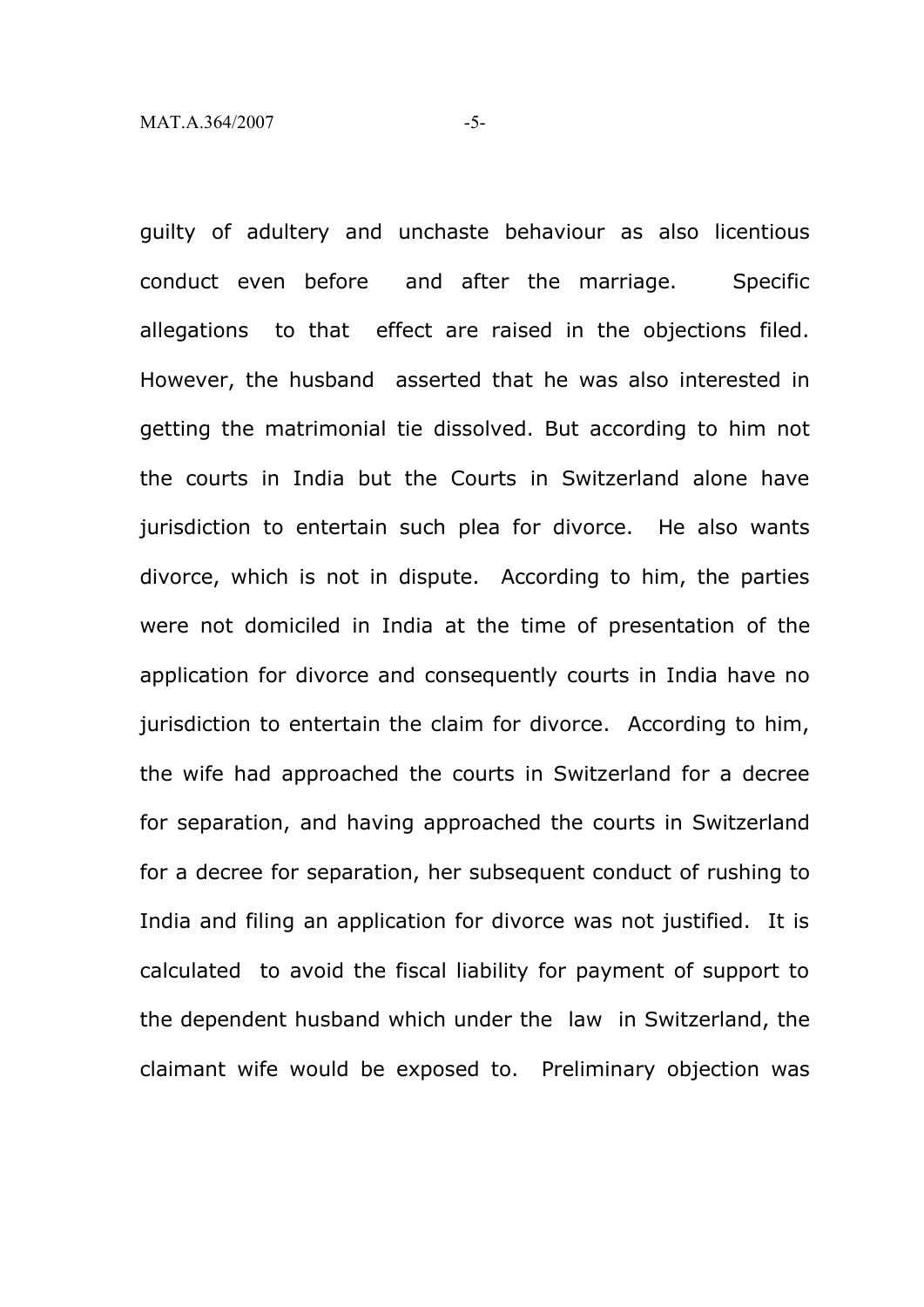raised against maintainability of the petition for divorce before Indian Courts.

8. The husband denied the allegations of physical and mental cruelty but asserted unambiguously that the wife was guilty of adulterous and unchaste behaviour after marriage. He raised allegations of licentious behaviour and conduct on the part of the wife prior to marriage also.

9. We cut a long story short. We are not referring to the acrimonious proceedings between the parties after the filing of the application for divorce. Before the court below, the claimant wife examined herself as PW1 and her father as PW2. The respondent-husband examined himself as RW1. Exts.A1 to A31 were marked on the side of the claimant-wife whereas Exts.B1 to B16 were marked on the side of the respondent-husband. We note that Ext.B series are not marked properly by the Family Court. Registry shall ensure that this inadequacy is rectified immediately by the Family Court.

10. The learned Judge of the Family Court on an anxious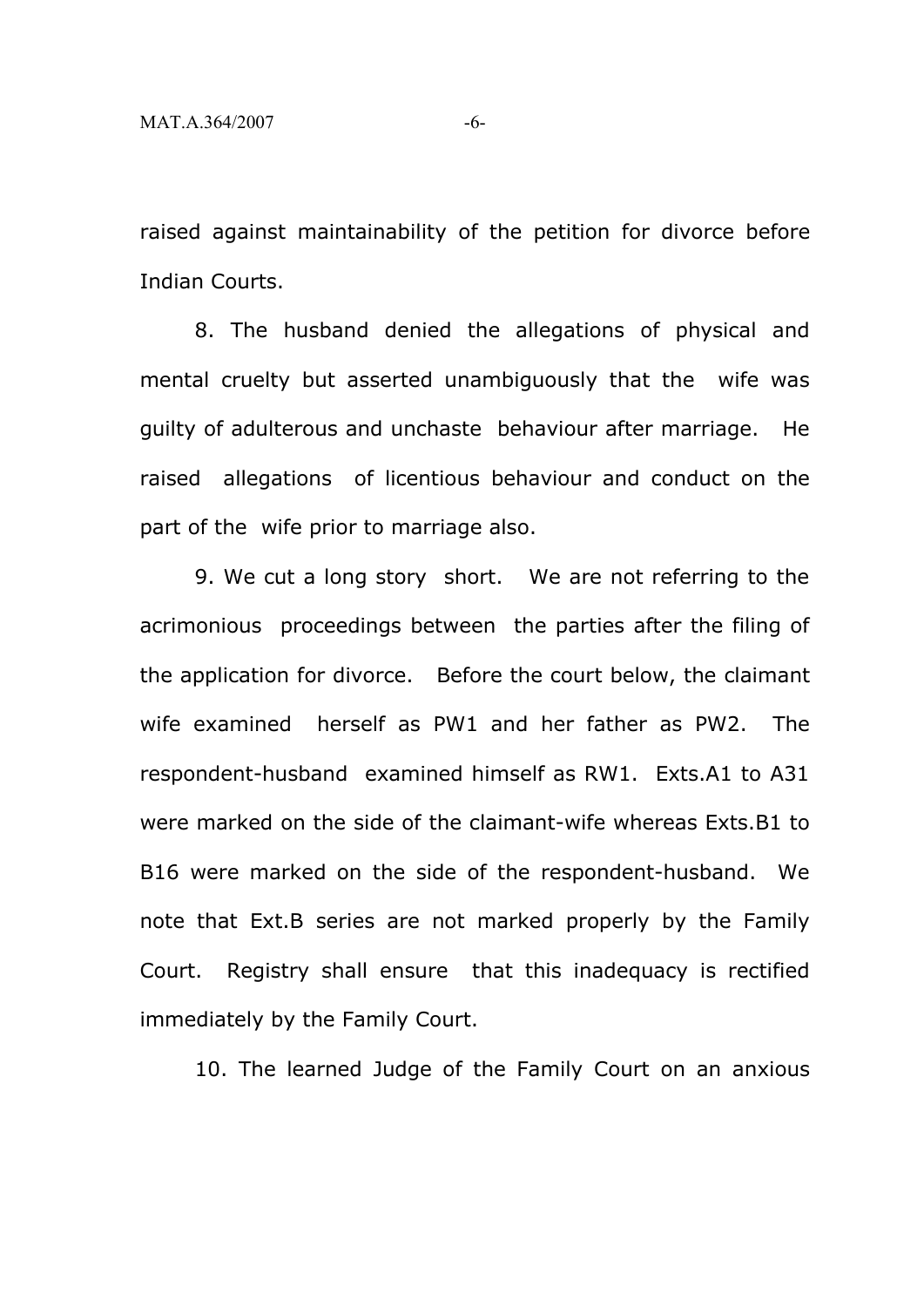consideration of all the relevant material came to the conclusion that it cannot be said that the parties were not domiciled in India on the date of presentation of the application. The contention of the husband that the parties were domiciled in Switzerland was not accepted by the Family Court. The Family Court did not proceed to consider in detail the allegations of physical cruelty, but came to the conclusion that the allegations of mental cruelty and torture by the husband by raising unsubstantiated allegations of adulterous, unchaste and licentious conduct are sufficient by themselves to justify the plea for divorce on the ground of mental matrimonial cruelty. Accordingly, the Family court proceeded to pass the impugned order.

11. Before us, the learned counsel for the appellanthusband and respondent-wife have advanced detailed arguments. The learned counsel for the appellant assails the impugned order on the following three specific grounds:

(1) The court below erred grossly in coming to the conclusion that the parties were domiciled in India at the time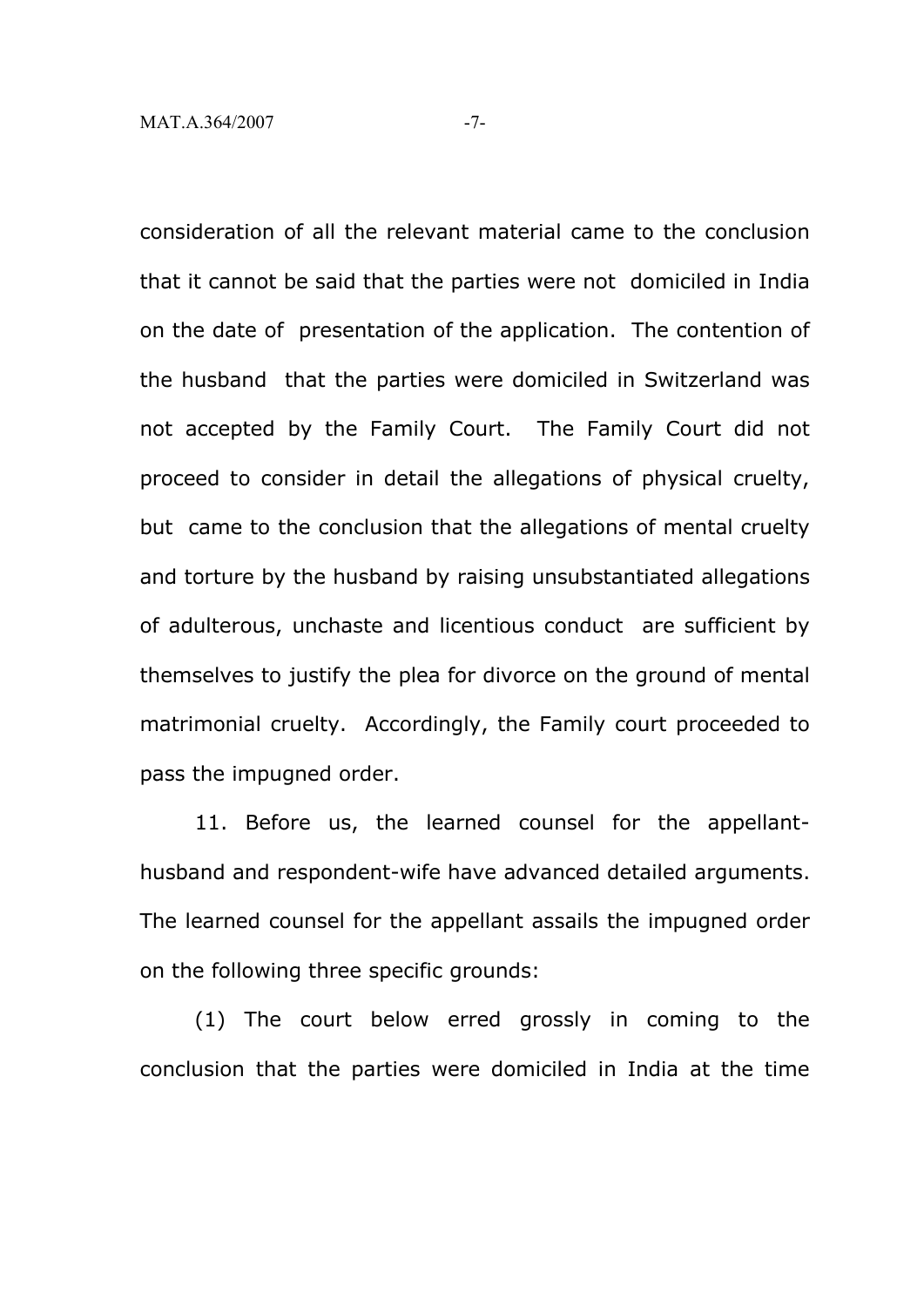when the petition was presented.

(2)The learned Judge of the Family Court did not advert properly to the allegations of matrimonial cruelty and the finding that cruelty to justify dissolution of marriage is proved is not acceptable.

(3)The impugned order is bad for the reason that no counselling has been attempted by the Family Court before permitting the parties to lead evidence.

12. **Ground No.1.** Counsel points out that under Section 2 of the Indian Divorce Act, a decree for dissolution of marriage cannot be passed "except where the parties to the marriage are domiciled in India at the time when the petition is presented". We extract Section 2 of the Act for the purpose of easy reference.

"Section2: **Extent of Act**.-This Act extends to the whole of India except the State of Jammu and Kashmir.

**Extent of power to grant relief generally.**- Nothing hereinafter contained shall authorise any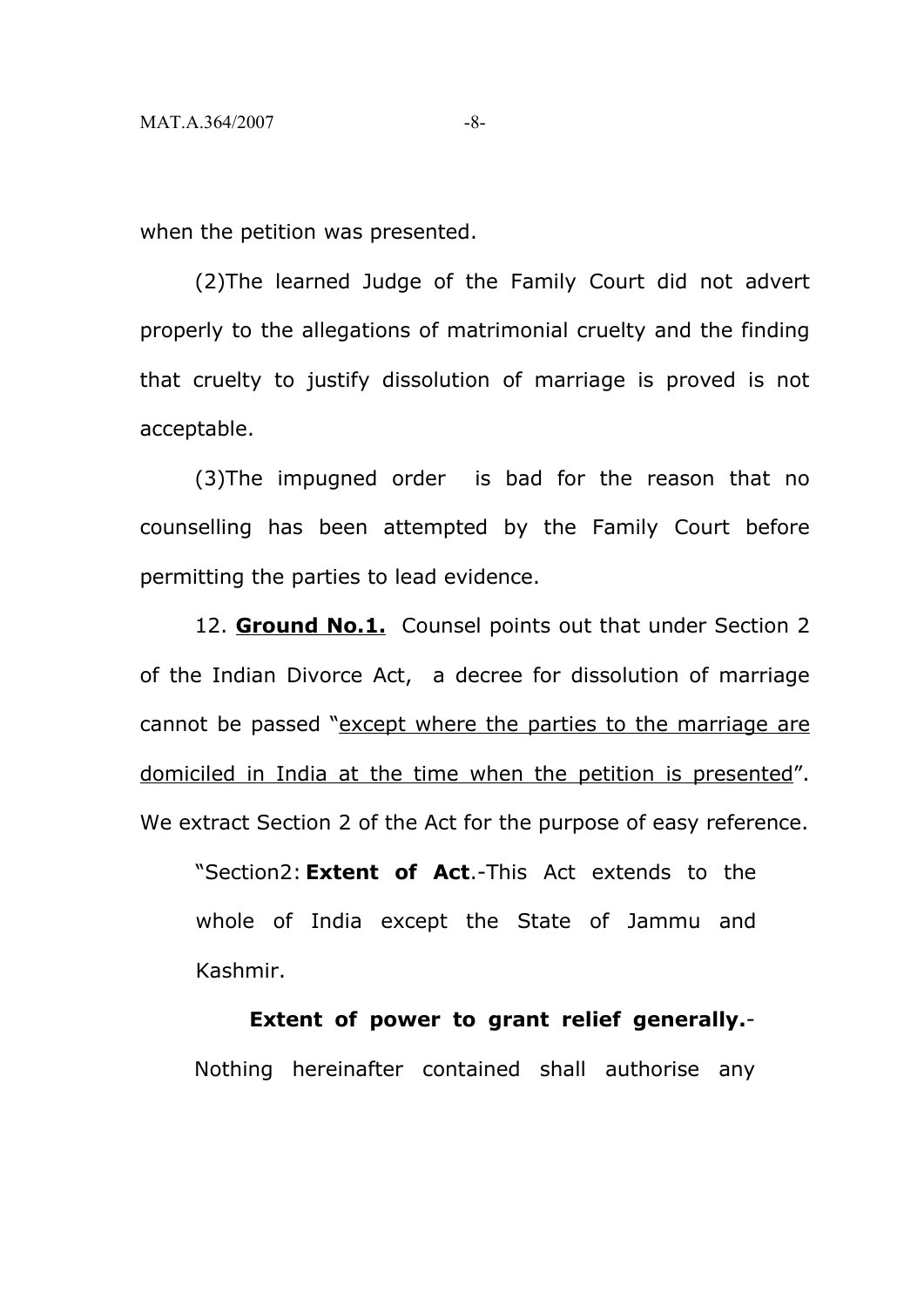Court to grant any relief under this Act, except where the petitioner [or respondent] professes the Christian religion.

**and to make decrees of dissolution.-** or to make decrees of dissolution of marriage except where the parties to the marriage are domiciled in India at the time when the petition is presented.

**or of nullity.**-or to make decrees of nullity of marriage except where the marriage has been solemnized in India, and the petitioner is resident in India at the time of presenting the petition or to grant any relief under this Act other than a decree of dissolution of marriage or of nullity of marriage, except where the petitioner resides in India at the time of presenting the petition.

(emphasis supplied)

13. The learned counsel for the petitioner points out that no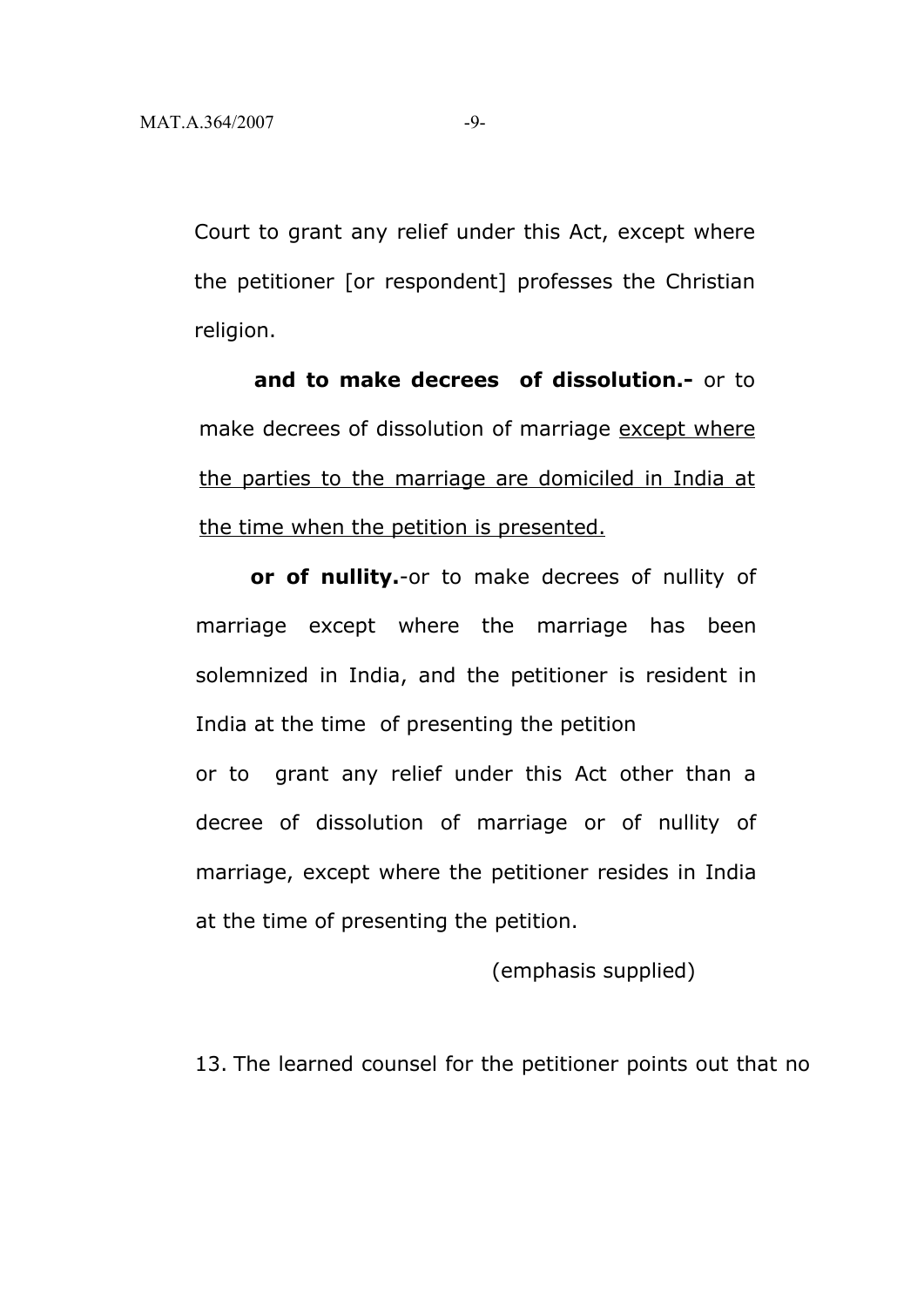relief whatsoever can be granted except where either the petitioner or the respondent professes the Christian religion. No decree for nullity can be granted unless the marriage has been solemnized in India and the petitioner is resident in India at the time of presenting the petition. But so far as the decrees for dissolution are concerned,a different stipulation is made that such petition for dissolution can be filed only when the parties to the marriage are domiciled in India at the time of presenting the petition.

14. The learned counsel contends that this stipulation is made in the interest of the parties and to enable them to adduce proper evidence before the courts. Unless parties are domiciled in India, it would be difficult for the parties to adduce evidence about the ground for dissolution of marriage. If they are domiciled elsewhere, it would be hazardous to insist that they must adduce evidence before the court at a place where they are not residing. This is the reason why the requirement of domicile is insisted, contends the learned counsel.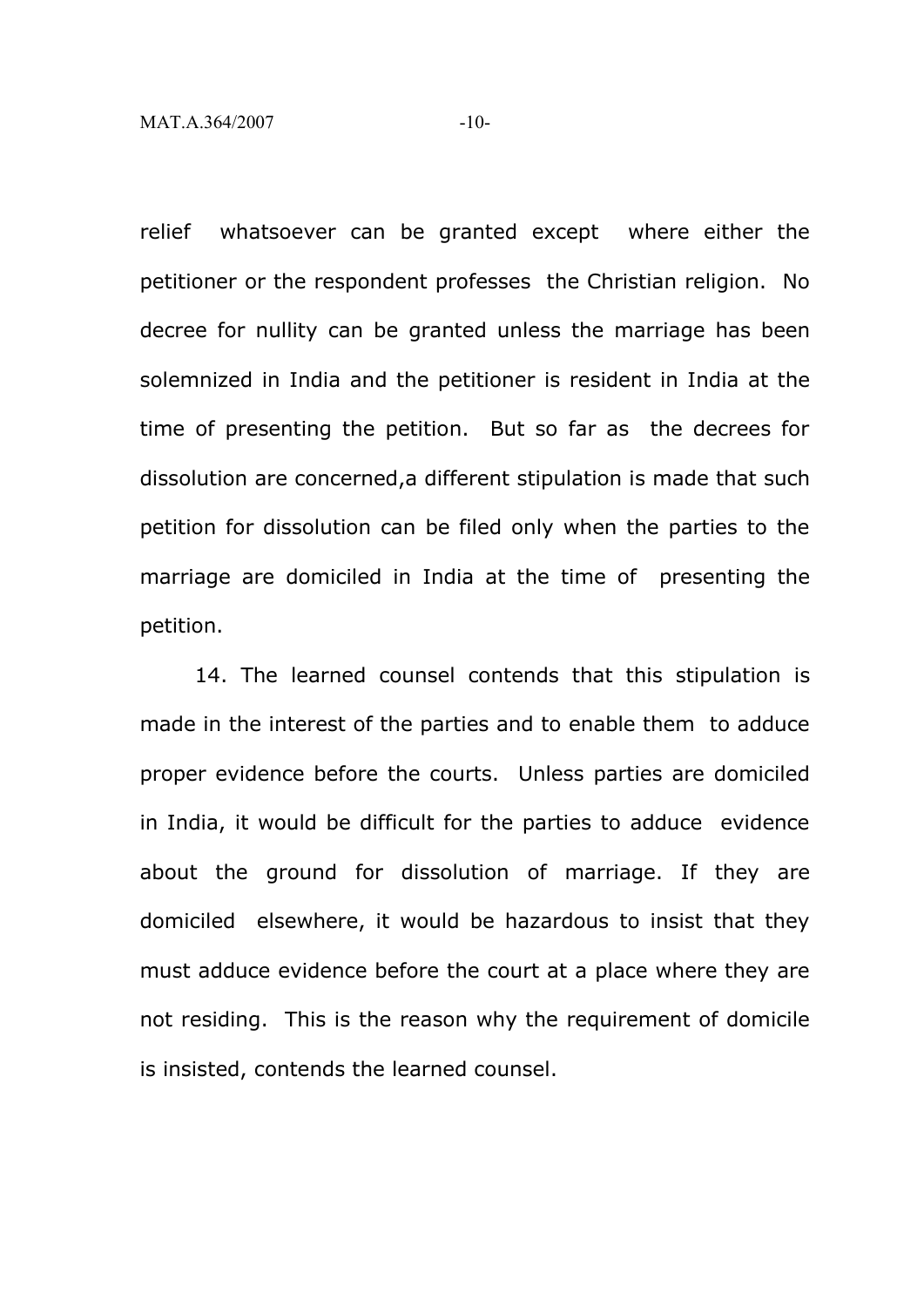15. We are unable to agree. The insistence is not that the parties must be residents in India when the petition is presented or at the time where the grounds for dissolution arose. The insistence is only on domicile of the parties. The concept of domicile is distinct and different from residence.

16. That takes us to the larger question as to what is domicile to attract jurisdiction under Section 2 of the Indian Divorce Act.

17. The relevant precedents have been brought to our attention. There is no litmus test to decide the question of domicile, when rival contestants conveniently assert contra. After having perused all the relevant precedents and decisions which have been placed before us, it appears to be easy to state generally that "residence with the intention of permanent or indefinite residence constitutes domicile". The principle generally so stated may not help the court to find out with felicity and ease as to what is the domicile of either of the contestants.

18. The concept of residence, permanent residence,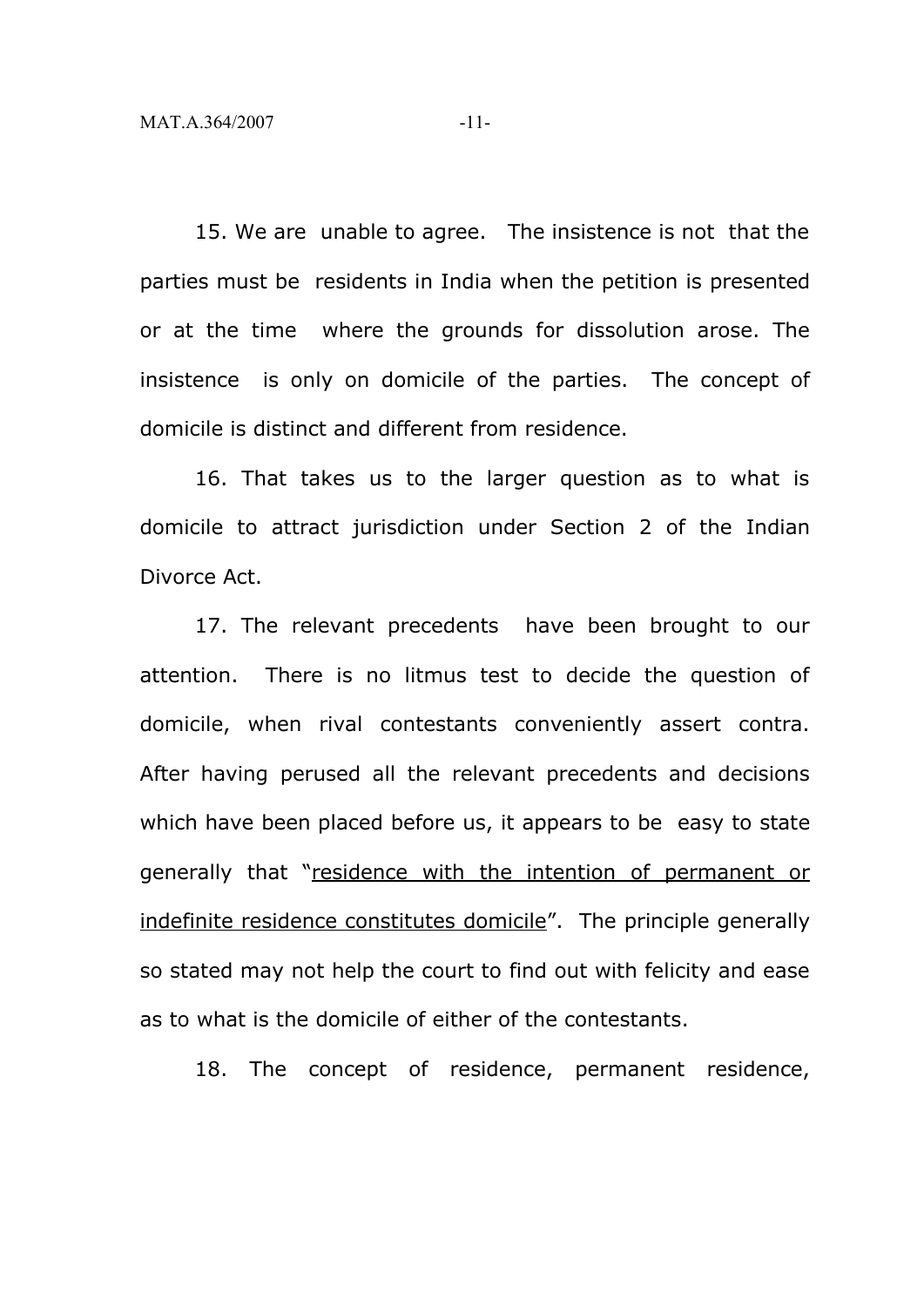nationality, citizenship and domicile are definitely over lapping concepts. These will have to be approached carefully in a matter like this where the very jurisdiction of this court is challenged on the ground of domicile.

19. Before proceeding to advert to the question in detail it will only be apposite to note that every person must have a domicile of birth/origin. It is usually easier to ascertain the domicile of birth/origin as there could be little scope for dispute on that concept of domicile of birth/origin. That makes our task easy as both sides unambiguously concede that their domicile of birth/origin is India and no other country at all. For generations from the known past the parties are Indians, domiciled in India following the laws of India**.** It is one of the accepted principles relating to the law of domicile that the burden rests squarely and heavily on the shoulders of the party who asserts and pleads that he as well as his spouse have abandoned the domicile of birth/origin and have embraced another domicile of choice. The burden must, in these circumstances, heavily rest on the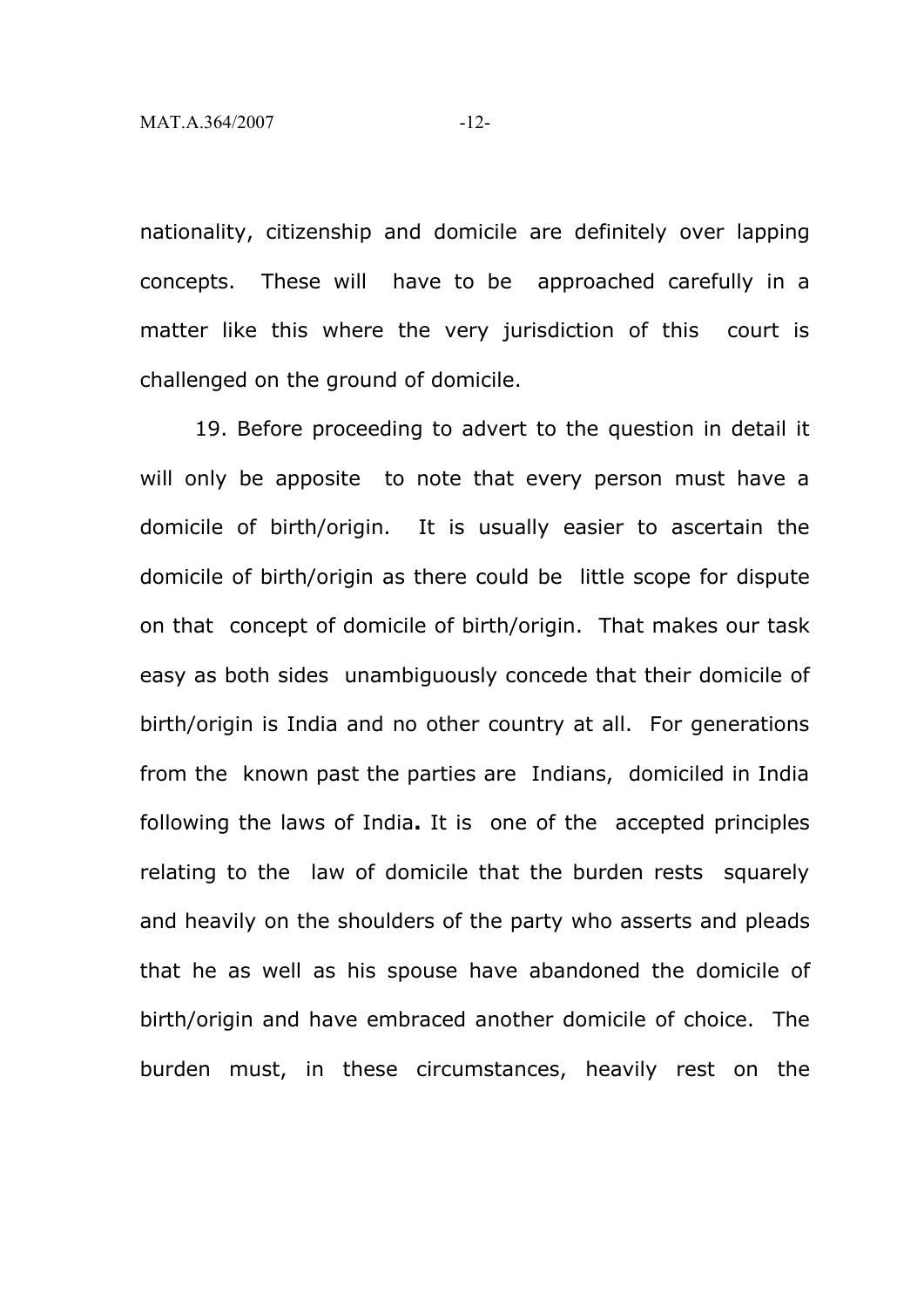appellant-husband to show that the domicile of origin in India has been abandoned and the domicile of choice has been acquired by both spouses at Switzerland.

20. We shall straight away deal with the contention that there is no specific assertion of the domicile of the parties in the petition for divorce filed by the wife. A reading of the petition clearly shows (and that crucial circumstance is not denied or disputed) that the domicile of birth/origin of both parties is India. In these circumstances, it must certainly be held that if the appellant-husband has a case that the admitted domicile of birth/origin has subsequently been abandoned and a domicile of choice has been acquired, the burden is on him to plead, prove and establish that fact. The alleged inadequacy of pleadings does not impress us at all as sufficient circumstances indicating the undisputed domicile of birth/origin are clearly averred in the petition**.** Reliance on Order VII, Rule 1(f) of the Code of Civil procedure and the decision in **Murphy v. Murphy, A.I.R.1929 Lahore 419** cannot be of any help to the appellant in this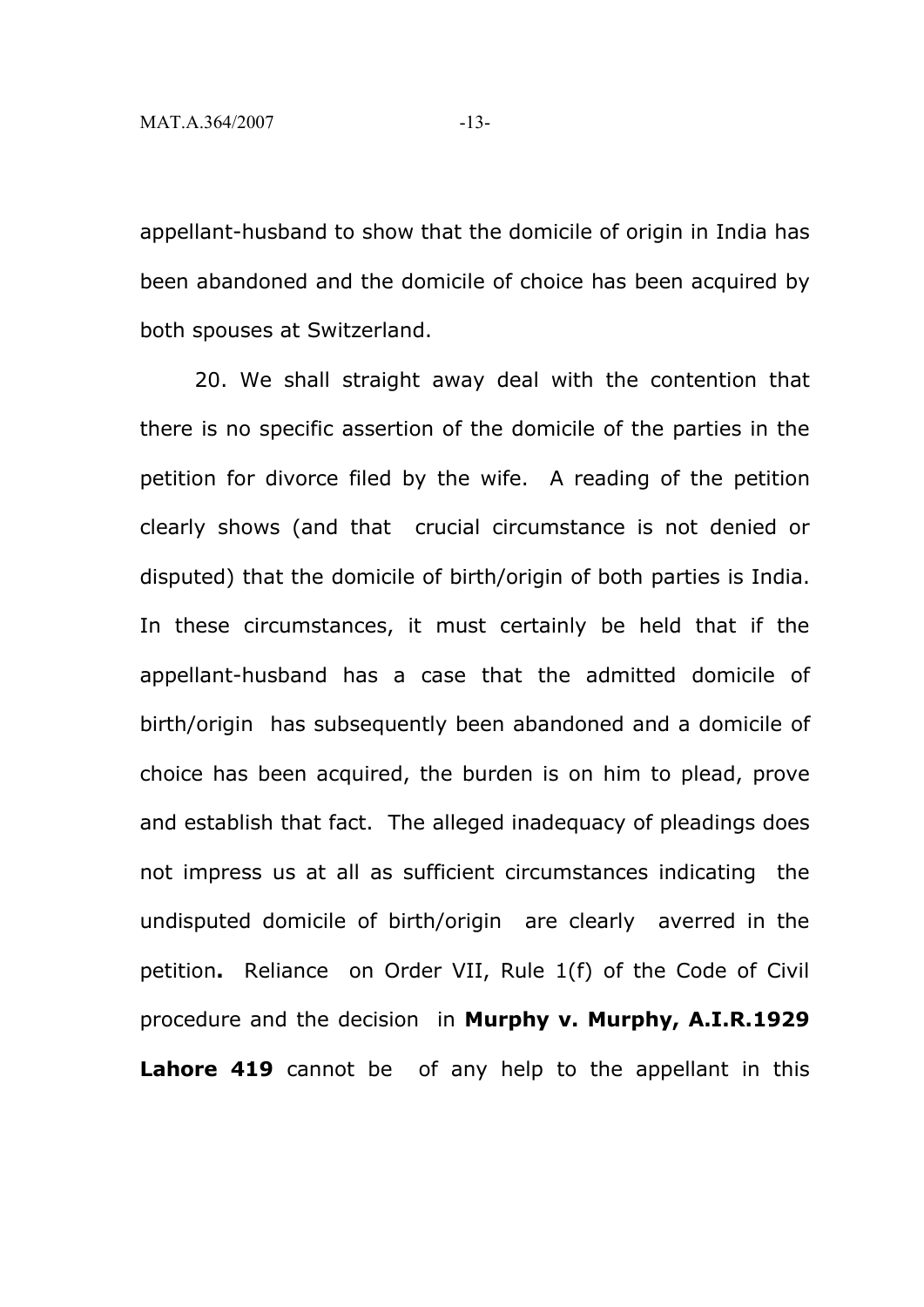context. We repeat that the domicile of birth/origin is clearly brought out in the pleadings. That is admitted also. An insistence on specific pleadings of domicile as held in the Full Bench decision of the Lahore High Court (supra) is definitely not there in the relevant rules and precedents applicable to Kerala. In these circumstances we are satisfied that the maintainability cannot be disputed on the ground of want of sufficient averments regarding domicile in the petition.

21. The starting point of the discussion must be the undisputed domicile of birth/origin. Is there any pleadings, evidence or circumstances to suggest that the domicile of birth/origin has been abandoned and a domicile of choice has been acquired by the parties to justify the contention that they were both domiciled in Switzerland and not in India on the date of presentation of the petition? As held by the supreme court in **Sankaran Govindan v. Lakshmi Bharathi, AIR 1974 S.C.1764** no single circumstance can be held to be conclusive. No litmus paper or touch stone is available to the Court to answer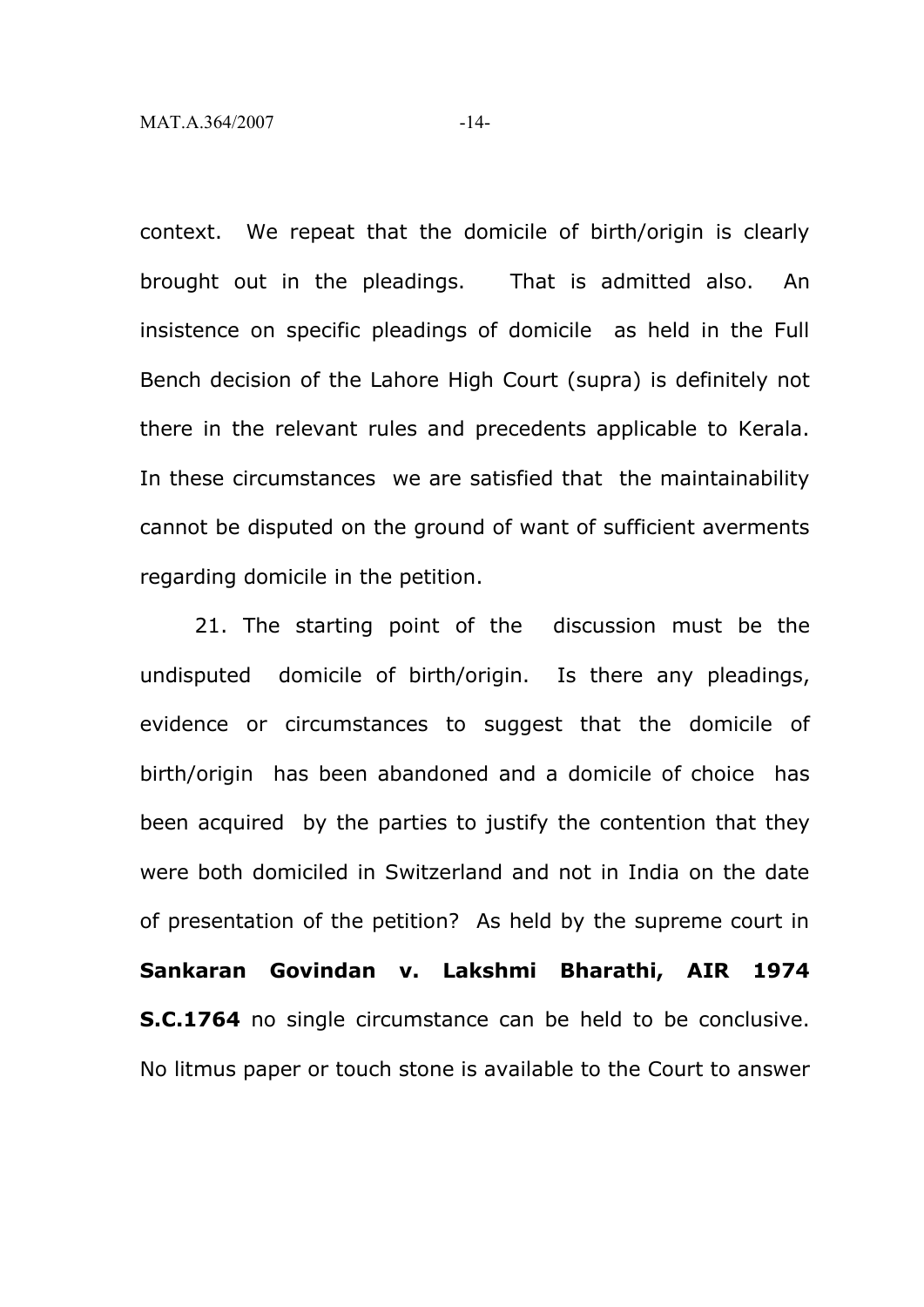that question. All the relevant circumstances have to be taken into consideration to come to a conclusion as to what is the domicile of the parties. The Supreme Court through Justice K.K.Mathew spoke thus in **Sankaran Govindan's** case(supra).

*"Domicile is a mixed question of law and fact and there is perhaps no chapter in the law that has from such extensive discussion received less satisfactory settlement. This is no doubt attributable to the nature of the subject, including as it does, inquiry into the animus of persons who have either died without leaving any clear record of their intentions, but allowing them to be collected by inference from acts often equivocal, or who, being alive and interested, have a natural tendency to give their bygone feelings a tone and colour suggested by their present inclinations. The traditional statement that, to establish domicile, there must be a present intention of permanent residence merely means that so far as the mind of the person at the relevant time was concerned, he possessed the requisite intention. The relevant time varies with the nature of the inquiry. It may be past or present. If the*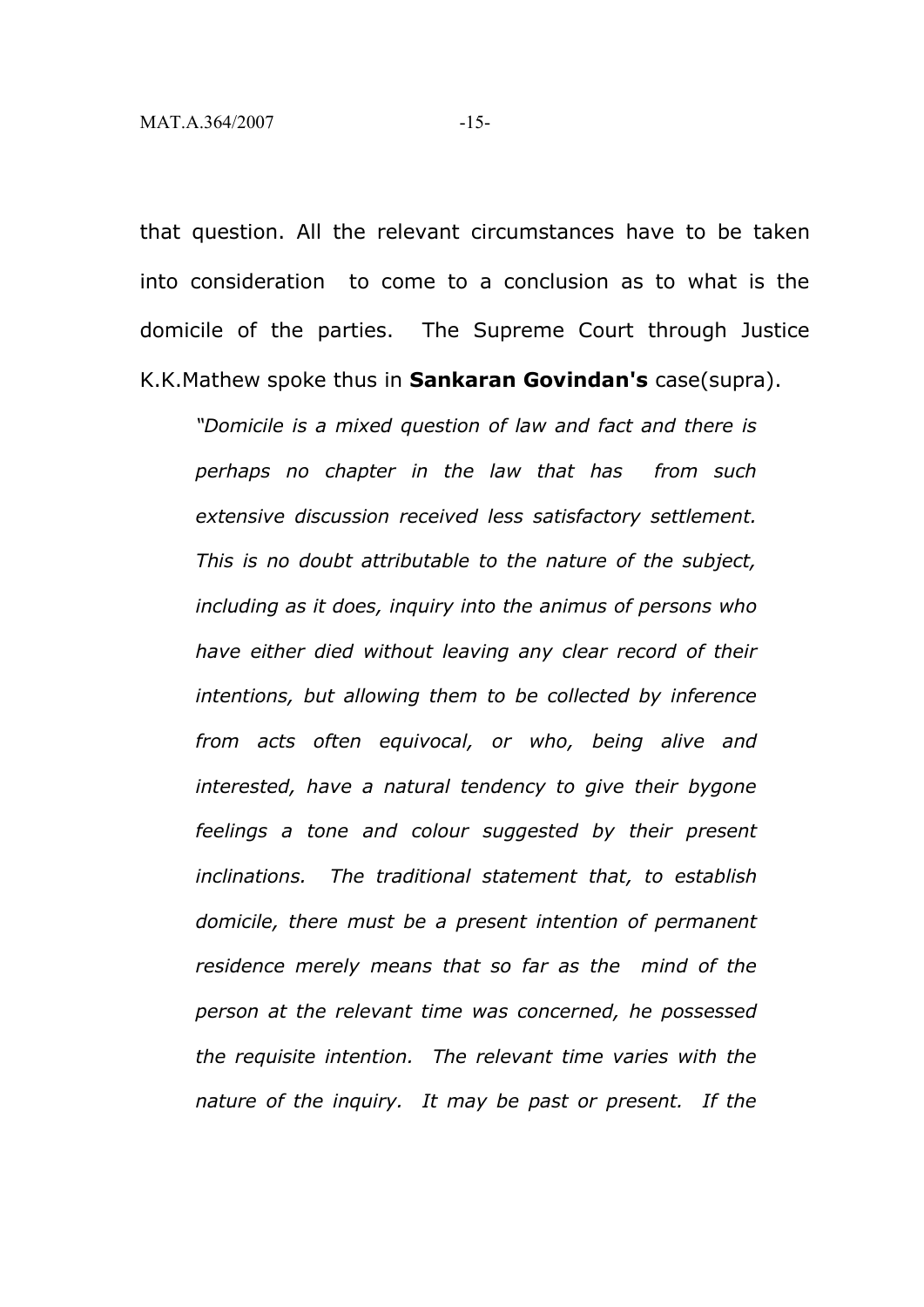*inquiry relates to the domicile of the deceased person, it must be ascertained whether at some period in his life he had formed and retained a fixed and settled intention of residence in a given country. One has to consider the tastes, habits, conduct, actions, ambitions, health, hopes and projects of a person because they are all considered to be keys to his intention to make a permanent home in a place. It is impossible to lay down any positive rule with respect to the evidence necessary to prove intention. All that can be said is that every conceivable event and incident in a man's life is a relevant and an admissible indication of his state of mind. It may be necessary to examine the history of his life with the most scrupulous care, and to resort even to hearsay evidence where the question concerns the domicile that a person now deceased, possessed in his life-time. Nothing must be overlooked that might possibly show the place which he regarded as his permanent home at the relevant time. No fact is too trifling to merit consideration. Nothing can be neglected which can possibly indicate the bent of a*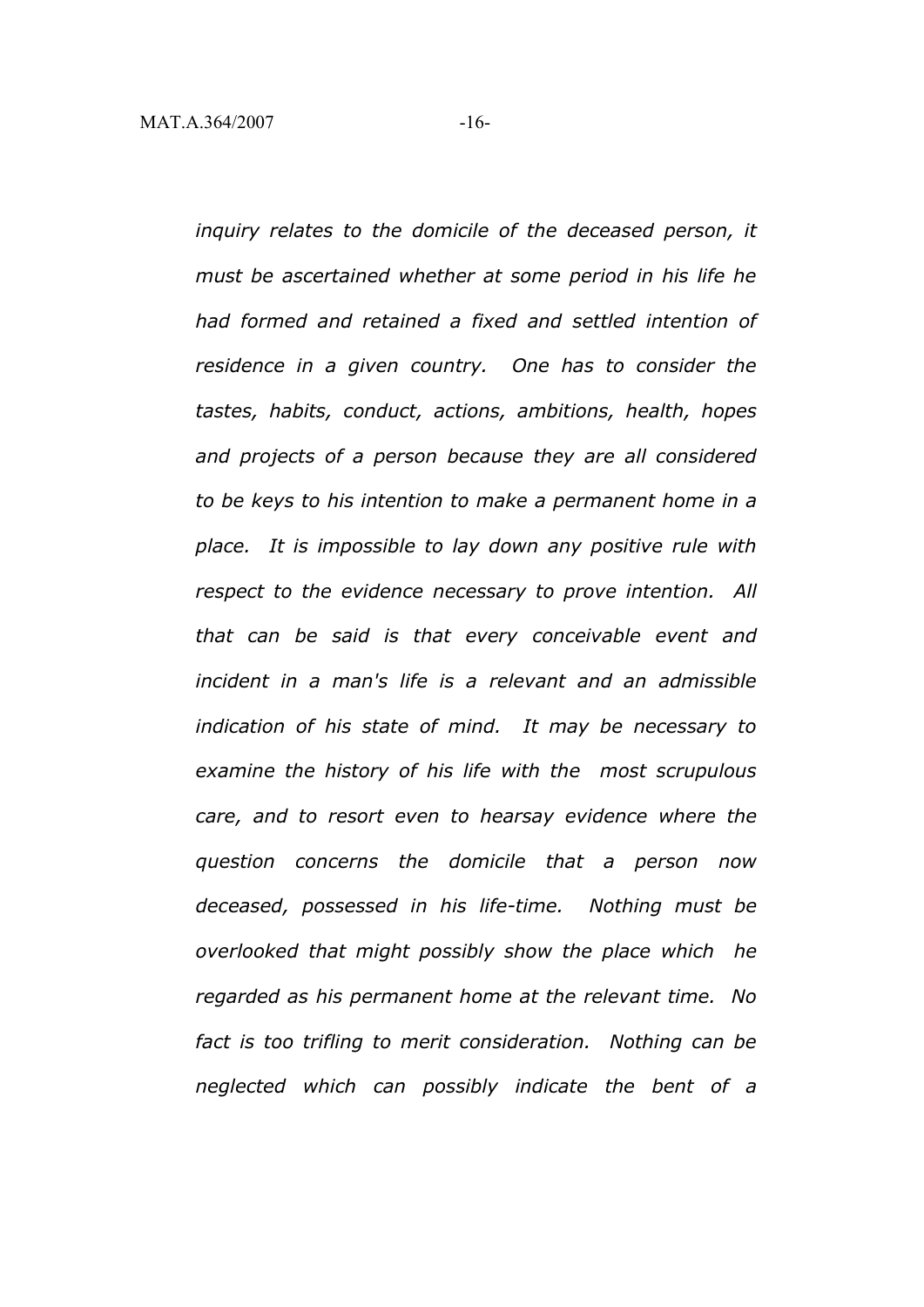*person's mind. His aspirations, whims, prejudices and financial expectation, all must be taken into account. Undue stress cannot be laid upon any single fact, however impressive it may appear when viewed out of its context, for its importance as a determining factor may well be minimised when considered in the light of other qualifying event. It is for this reason that it is impossible to formulate a rule specifying the weight to be given to particular evidence."*

22. It is in this context that we first noted that the admitted domicile of origin/birth of both parties is India. It is true that the wife had shifted to Switzerland on 5-9-1990 and the husband had followed her to that country on 13-11-1993. Admittedly, she has been employed as a Nurse there and the employment does appear to be lucrative going by the undisputed evidence. For the past about two decades, the wife has been there. She had worked and studied there. She had acquired better qualification there. She had secured a lucrative employment there. Her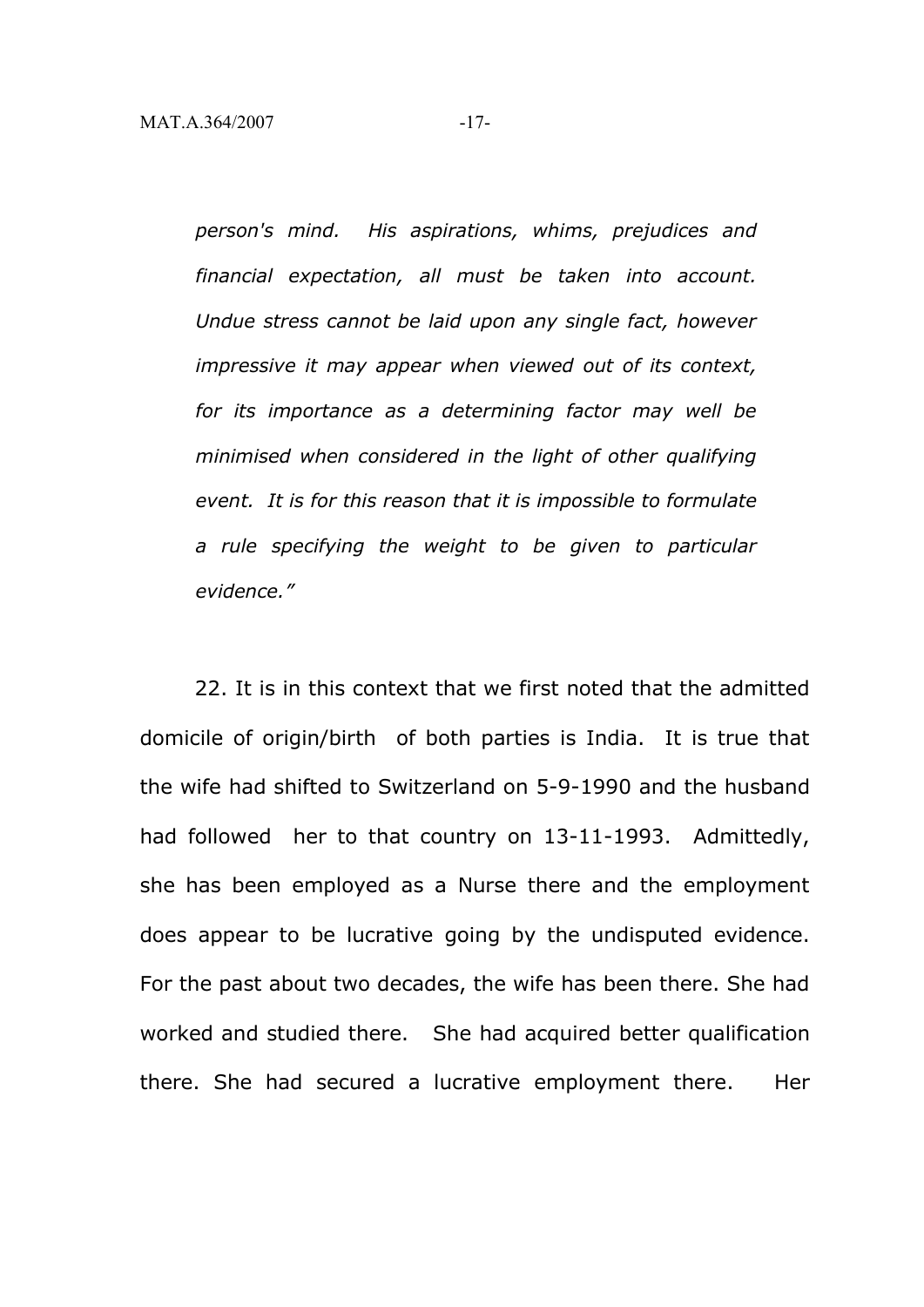husband had followed her to Switzerland. But in these days where employment opportunities abroad are many, the mere taking up employment in a country outside India cannot certainly be assumed lightly to lead to the conclusion that such employment seeker has lost his claim for permanent residence in India or that such person has abandoned the domicile of origin/birth. Lack of employment opportunities in India and the availability of greener pastures abroad may prompt many an Indian to take up employment outside the country. In connection with such employment, he will be compelled to remain abroad. Many may be nostalgic and may entertain the desire to return to India as quickly as possible, but the lure of lucrative employment and the want of equivalent or comparable opportunities at home may compel such person to postpone the date of his return. He may opt to continue to live there and be employed there until law and circumstances in which he is placed permit him to continue such employment. But according to us, it would be puerile, premature and myopic from such circumstance of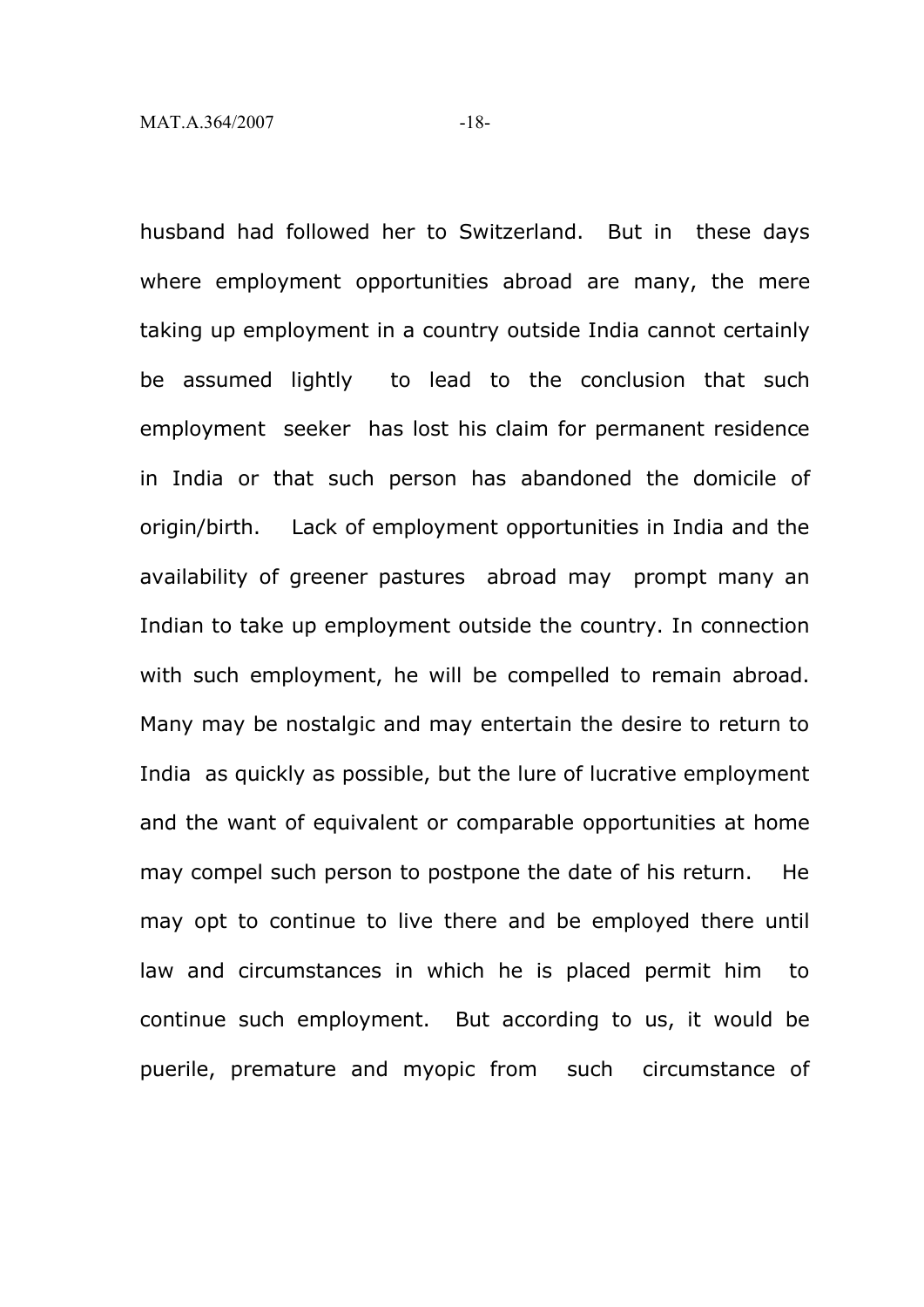continued residence in connection with ones employment alone to assume that he has given up his claim for permanent residence in India much less that he has abandoned the domicile of birth/origin and has opted for a different domicile of choice. Strong and clinching evidence must be placed before court to prove abandonment of the domicile of origin/birth.

23. The wife as PW1 asserted that she has no intention to permanently settle down at Switzerland or abandon her domicile of birth in India. We have no reason not to take her seriously. Several other circumstances are also pressed into service by the respondent-claimant to assert that her domicile of birth/origin in India continues and has not been abandoned notwithstanding the fact of her long residence in Switzerland and probability of her continued residence in Switzerland for such further period that she can be employed there.

24. Nationality and domicile may be subtly different. Citizenship and domicile may also not be synonymous. But in a situation like this no court can ignore the fact that the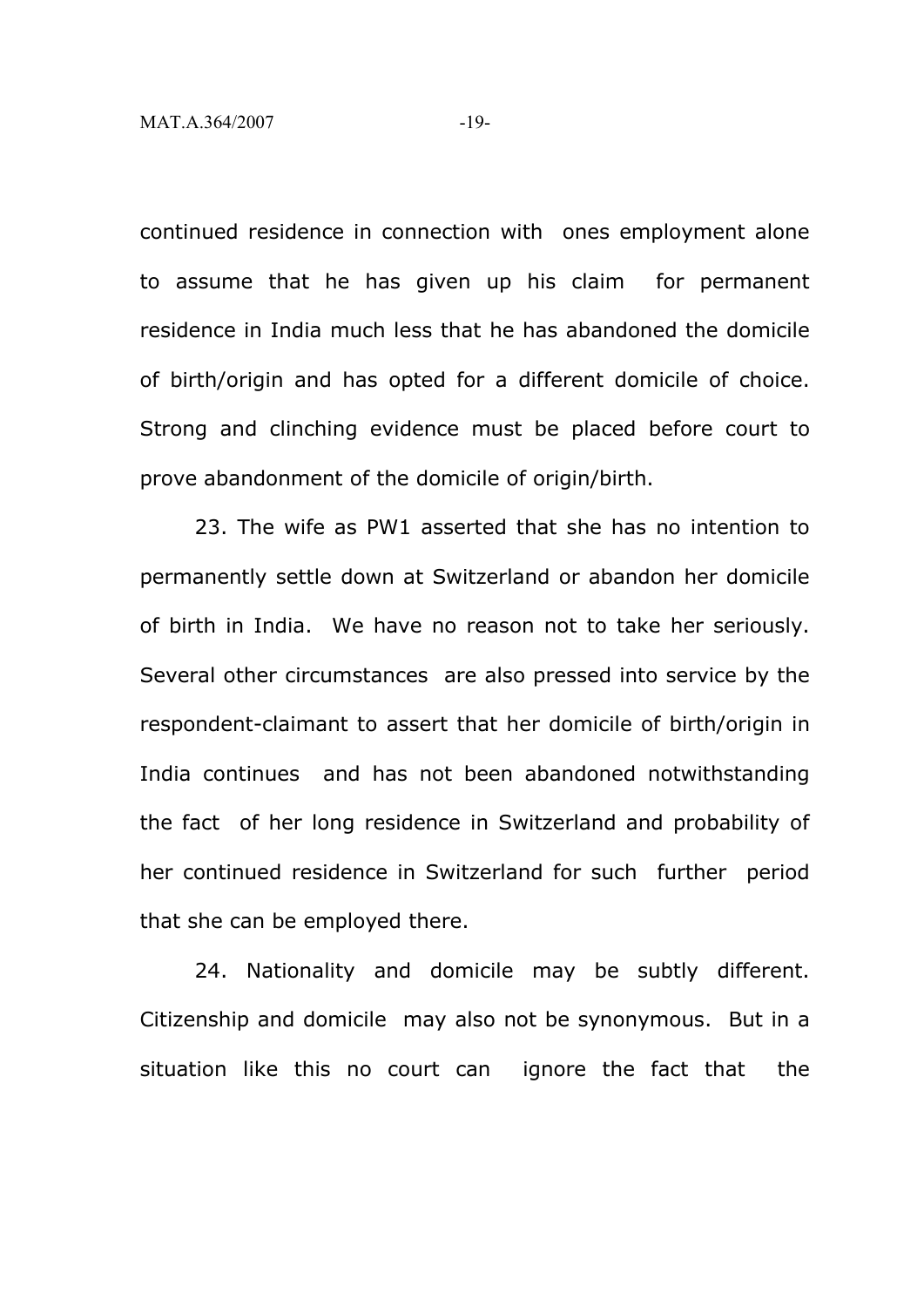respondent as well as the appellant herein are both holders of Indian passports. They continue to reside in Switzerland on the basis of visas issued to them. They have not so far acquired citizenship in Switzerland. There is an interesting claim of half citizenship but except to show that work permit has been issued to the claimant wife entitling her to work in Switzerland, there is nothing to indicate that she has abandoned Indian citizenship, nationality or domicile. Where a person has acquired citizenship of another country that may be a compelling indication of abandonment of domicile of birth and acquisition of a domicile of choice. By the same reasoning, continuance of Indian citizenship and holding of the Indian passport must be held to be indicative of the desire of the parties to cling on to the domicile of birth/origin in India. The evidence shows that her parents are living in India. Evidence confirms that she has been visiting her parents as frequently as possible. Evidence reveals that her name even now continues to be held in the ration card issued to her parents. She claims and her father,PW2 asserts that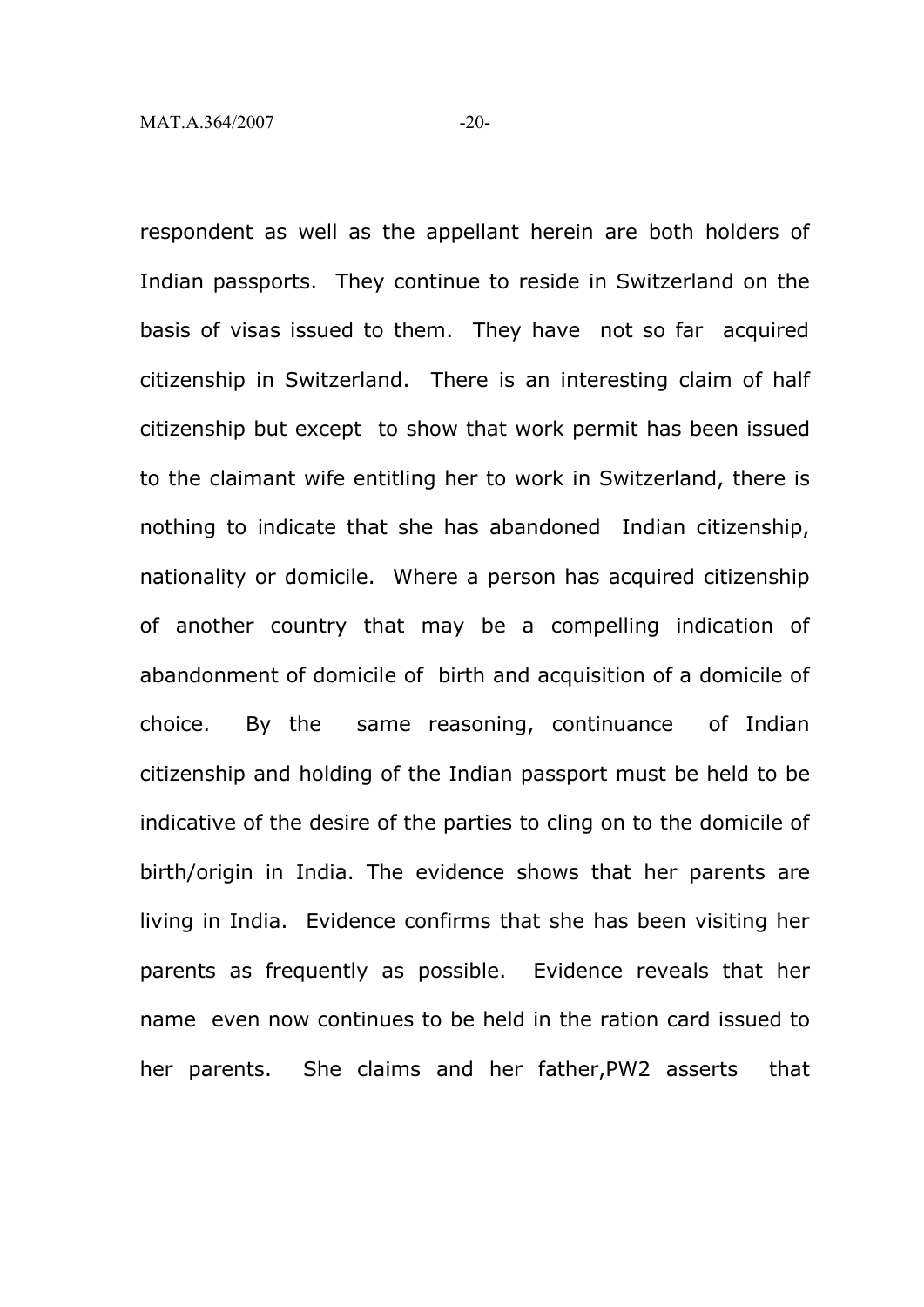ancestral property is available and the father intends to set apart the property for her eventual return and residence in India. It is interesting, though that is not the specific case of the claimantwife, that the husband asserts that the claimant-wife had purchased properties in India in the name of her father. No one has a case and at any rate such a case has not been substantiated that the wife has acquired any landed property or real estate in Switzerland. She was born here; she was educated here; she took up employment here; she proceeded to Switzerland to take up an employment, that employment opportunity is still available; she continues there; she intends to continue until such opportunity for employment is available; she asserts that she wants to return to India; she has properties here and there is nothing to show that she has severed her connection with her home land**.** We have no hesitation in these circumstances to hold that the available indications do not suggest that she has so far abandoned her domicile of birth/origin in India and has accepted any domicile of choice in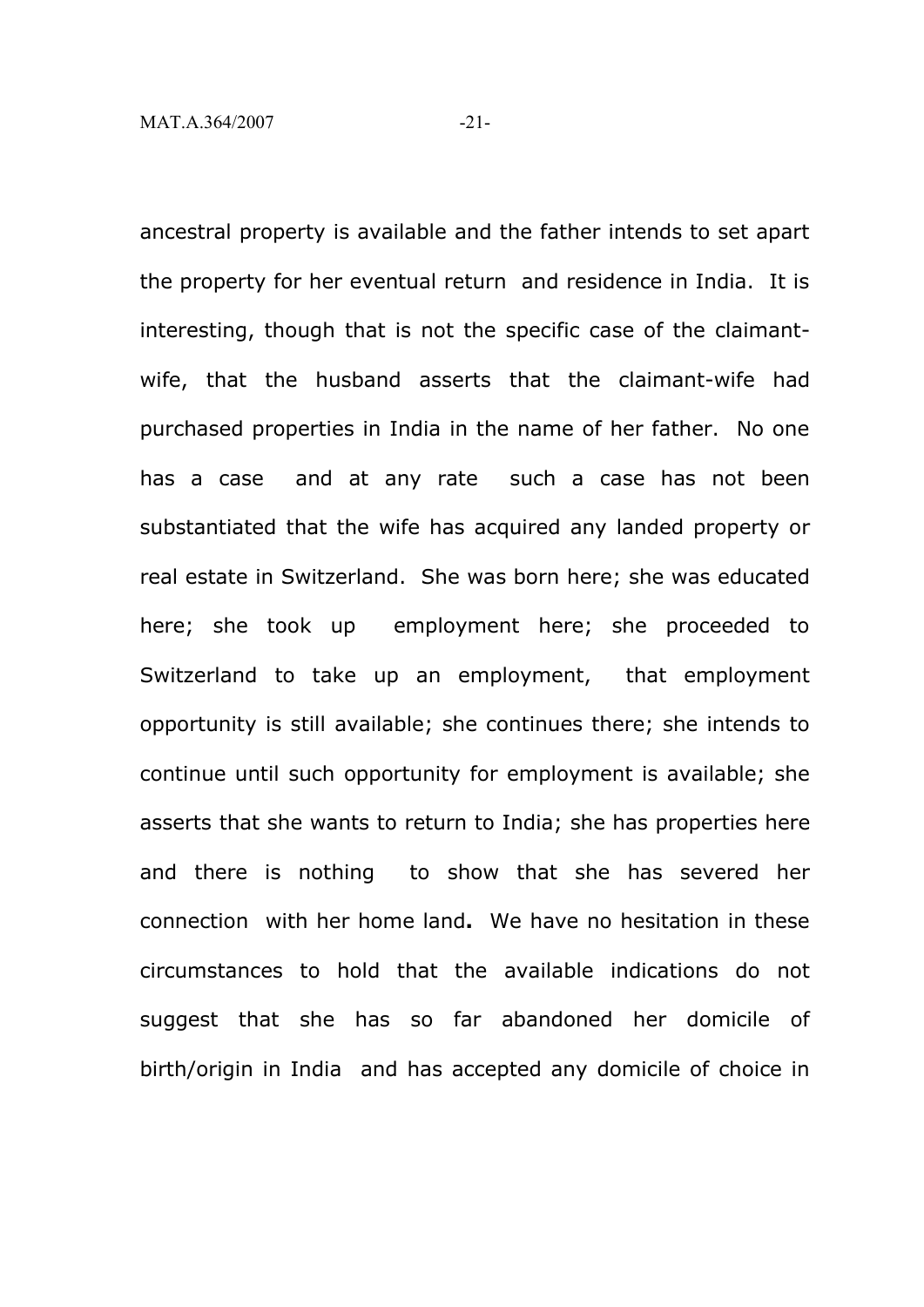Switzerland. The wife cannot by any stretch of imagination be held to have lost her claim for domicile in India.

25. As against this, the learned counsel for the appellant contends that the wife has initiated proceedings before the courts in Switzerland and has made crucial and vital admissions in such proceedings about her present domicile. We are unable to secure authentic material about the nature of the proceedings initiated or the nature of the specific pleadings raised.

26. From the materials available what is gatherable safely is that the wife had alleged improper behaviour on the part of her husband and had claimed separation and police protection to secure her interest. Though there is a contention that such a relief would not have been available unless the wife had admitted domicile in Switzerland, no authentic material is placed before us to come to such a conclusion. At any rate, nothing has been brought to our notice to show that she had specifically asserted before any authority in Switzerland that she has abandoned her domicile of origin/birth and has opted for her domicile in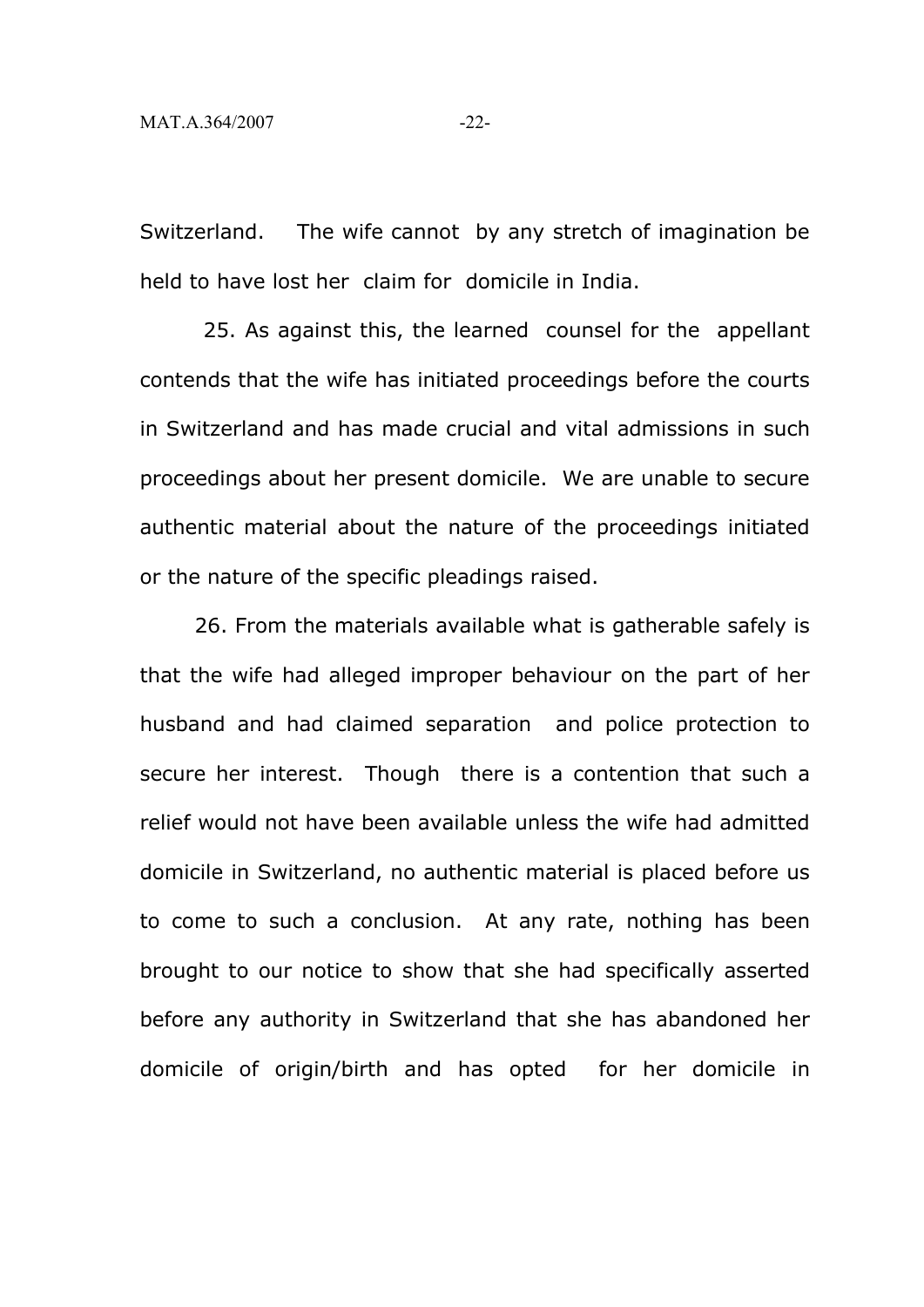Switzerland. Counsel points out that a statement has been filed by her lawyer on her behalf in which the lawyer had made statements which, according to the counsel for the appellant, amounts to an unambiguous admission of her domicile at Switzerland. We extract the same which is available in Ext.B5. It reads as follows:

"She has a permanent job, is very well integrated here in Switzerland and she has absolutely no intention to leave this country."

We shall assume for the sake of arguments that this is part of her judicial pleadings though Ext.B5 shows that it is only a note made by her counsel. But we are unable to find any crucial admission on the question of domicile from the statement extracted above. That a person has a permanent job or is residing in Switzerland in connection with that job is not synonymous with domicile. That a person has well integrated in Switzerland which is a claim made by the lawyer in the submissions made by him cannot also amount to any crucial admission about the abandonment of the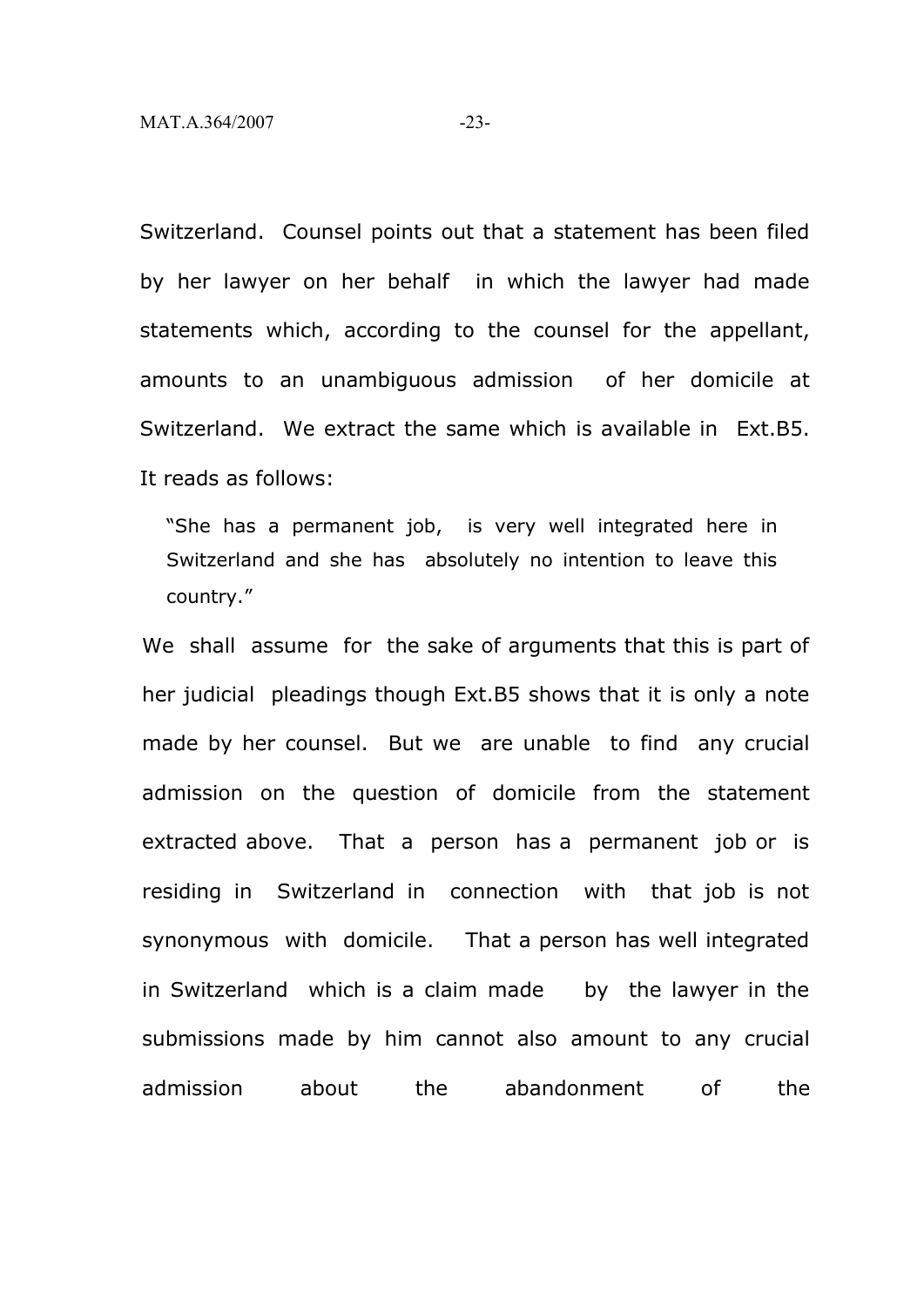domicile of birth and the acquisition of a domicile of choice. The statement that she has absolutely no intention to leave the country cannot also be reckoned as any admission about the domicile. She has a permanent job and the statement that she has no intention to leave the country cannot be assumed or reckoned as an admission to continue indefinite or permanent residence in that country or to abandon and give up the domicile of birth/origin. That statement made by the lawyer in the submissions before court cannot in these circumstances be construed as any vital admission on the question of domicile as to offset or displace the circumstances referred above.

27. That she has sought relief from the Swiss courts to save herself from her husband while both were residing in Switzerland at the relevant time cannot also be held to amount to any abandonment of the domicile of birth. She was residing there. She needed assistance from the local authorities to enable her to live in peace and pursue her employment. For this, she sought separation and police assistance for peaceful residence.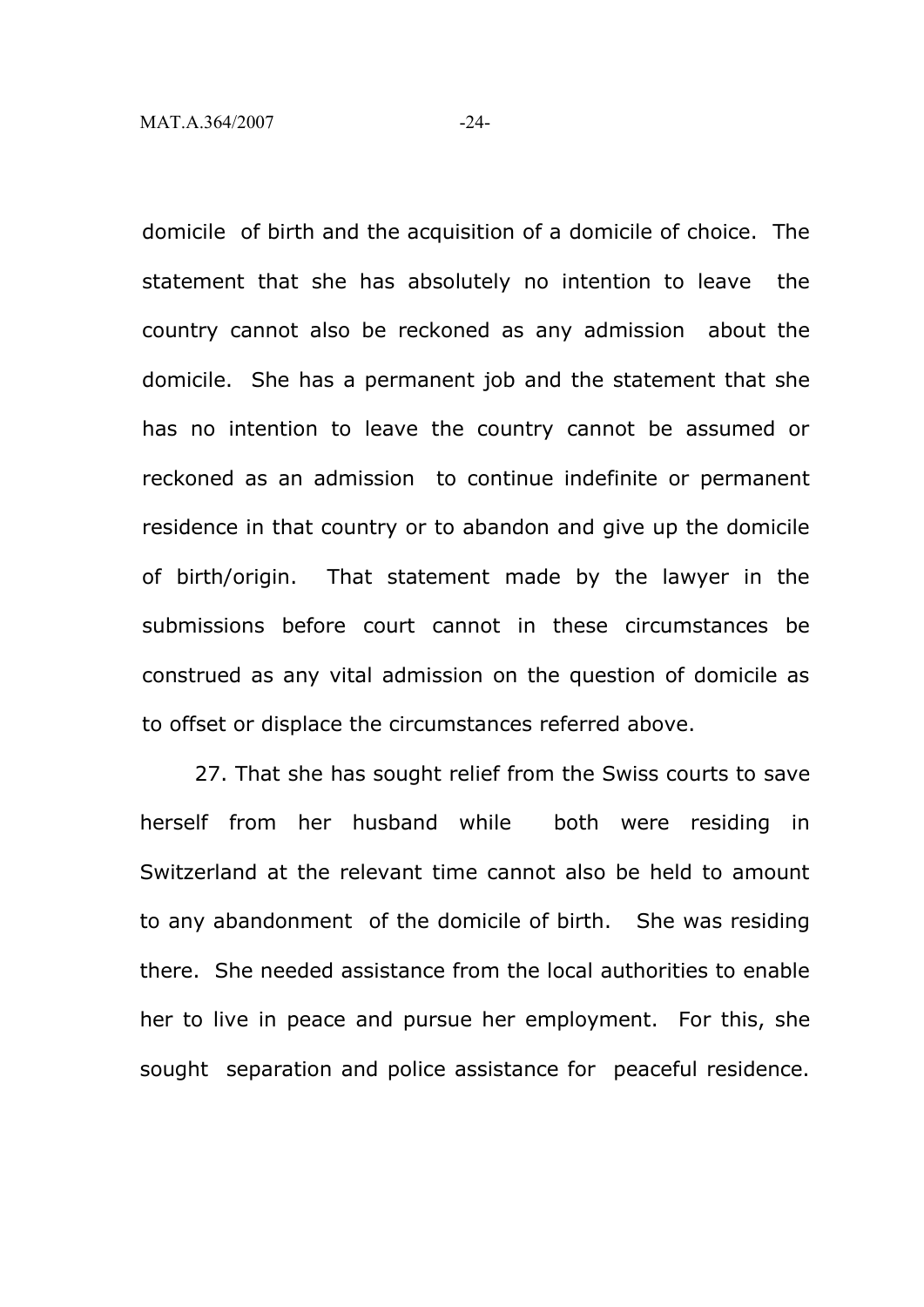Indian Courts could not have granted her that relief. We are unable to agree that, that conduct of hers – of approaching the Swiss court to secure peaceful residence in Switzerland can be reckoned as indication of an intention to give up her domicile of birth and acquire a new domicile of choice.

28. We now come to the case of the husband. His parents are no more. He has a brother here in India. The father had properties. We have no clue as to what has happened to those properties, though the husband asserts that he has no properties in India. He has a permanent address in India and that appears to be indisputable in the light of the sequence of events that has taken place. In the vakalath filed by him, his address, (we assume that to be his permanent address) shown is that at his ancestral home at Irinjalakuda. He also does not have any properties acquired in Switzerland. Nay, he cannot even claim that he has any permanent, durable or reasonable employment in Switzerland as it is his very contention that under law he will be able to claim support from his wife consequent to his inferior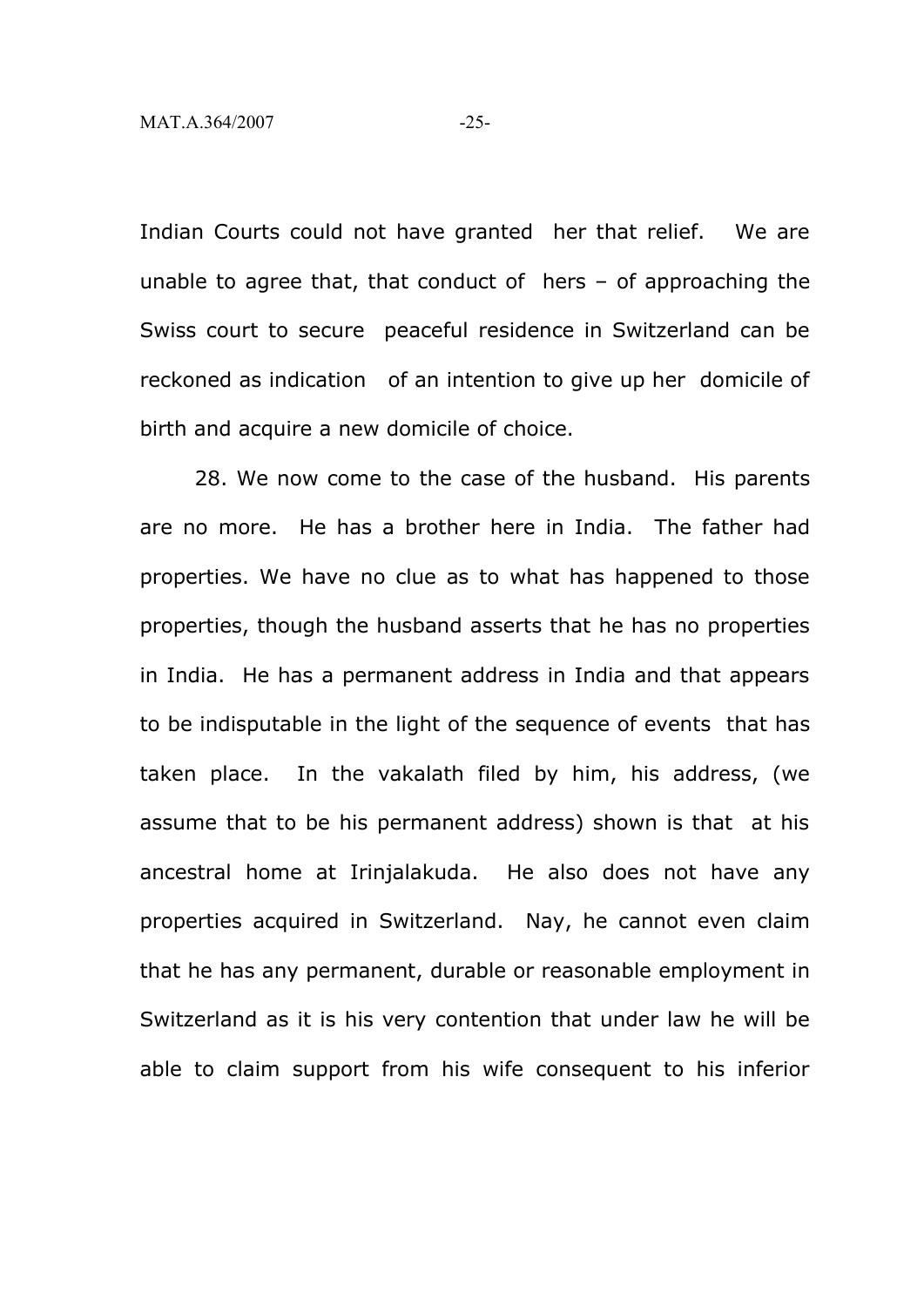financial status and position of dependence on his wife**.** He also continues to be an Indian national having Indian citizenship. He holds an Indian Passport and lives in Switzerland on the basis of visa secured by him as an Indian national. He asserts that he has given up his domicile of birth and has acquired the domicile of his choice in Switzerland. There is nothing to show to the satisfaction of the Court, such abandonment of the domicile of origin and acquisition of a new domicile of choice.

29. It is true that he has asserted in the pleadings in this case that he is not domiciled in India. Too much significance and importance cannot be attached to such assertions made by him after the initiation of proceedings. He is engaged in a desparate bid to contend that the courts in India have no jurisdiction and the Courts in Switzerland alone have jurisdiction. Even his conduct of having filed an application for divorce before the court in Switzerland after admitted commencement of the instant proceedings before the Family Court (and after his knowledge of such proceedings) knocks the bottom out of his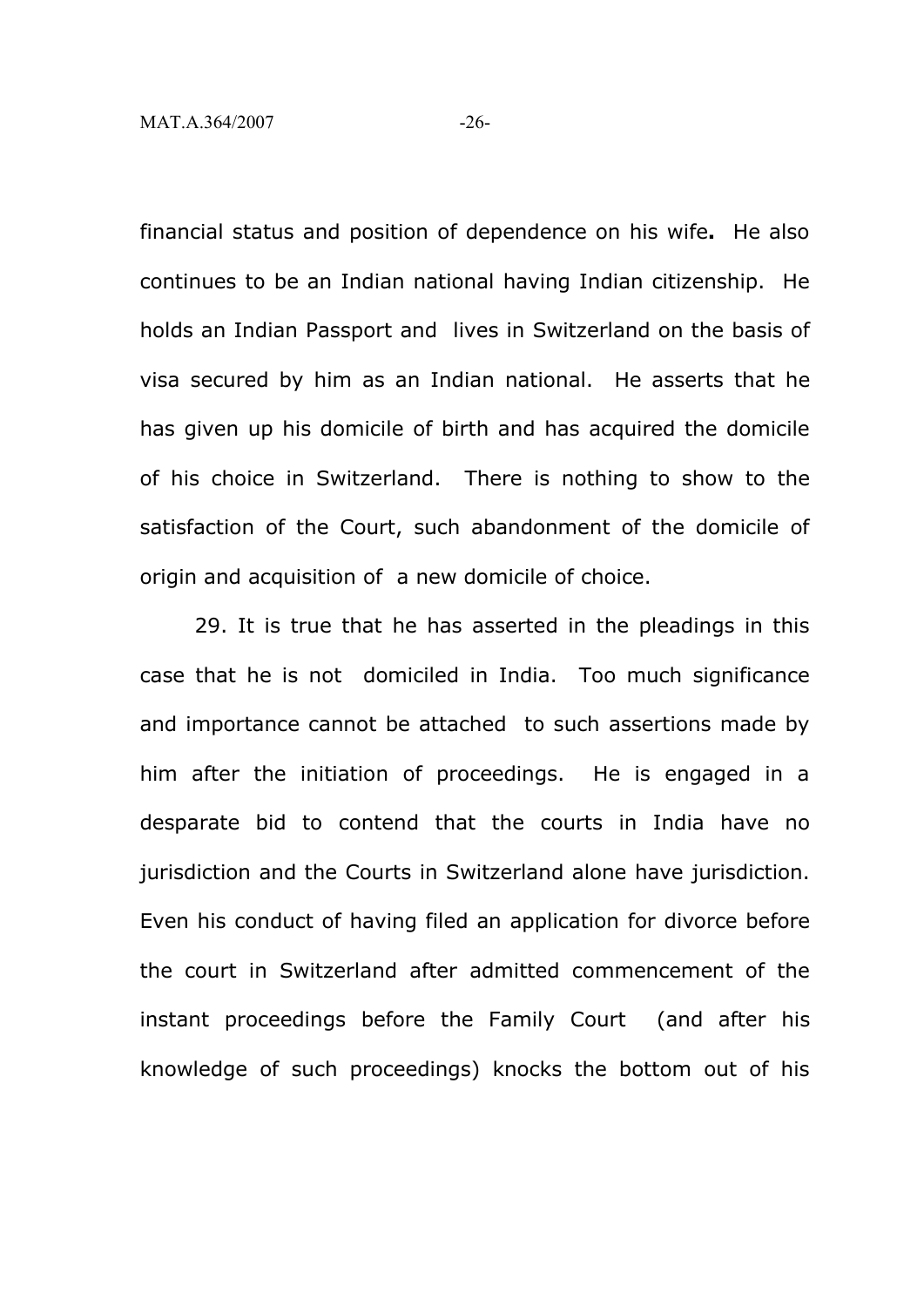claim for significance for his own assertion in the course of the proceedings about abandonment of domicile of birth and acquisition of domicile of his choice. That assertion made by him is obviously with an intention to frustrate the claim filed by the claimant/wife for divorce before the Indian courts and to drive her to Switzerland Courts where the appellant/husband expects to secure a better decree for support/maintenance as per the personal laws applicable to citizens/persons of domicile of that country. We are in these circumstances of the opinion that the appellant has not succeeded in showing that even he has lost or given up his domicile of birth and has acquired the domicile of choice on the date of presentation of the petition as to non-suit the claimant/wife in this proceedings.

30. The learned counsel for the respondent/wife contends that even if it be found that the domicile of the husband is not in India it would be hazardous to hold that the wife domiciled in India cannot seek relief from the Indian Courts. The counsel contends that the expression 'parties to the marriage' in Section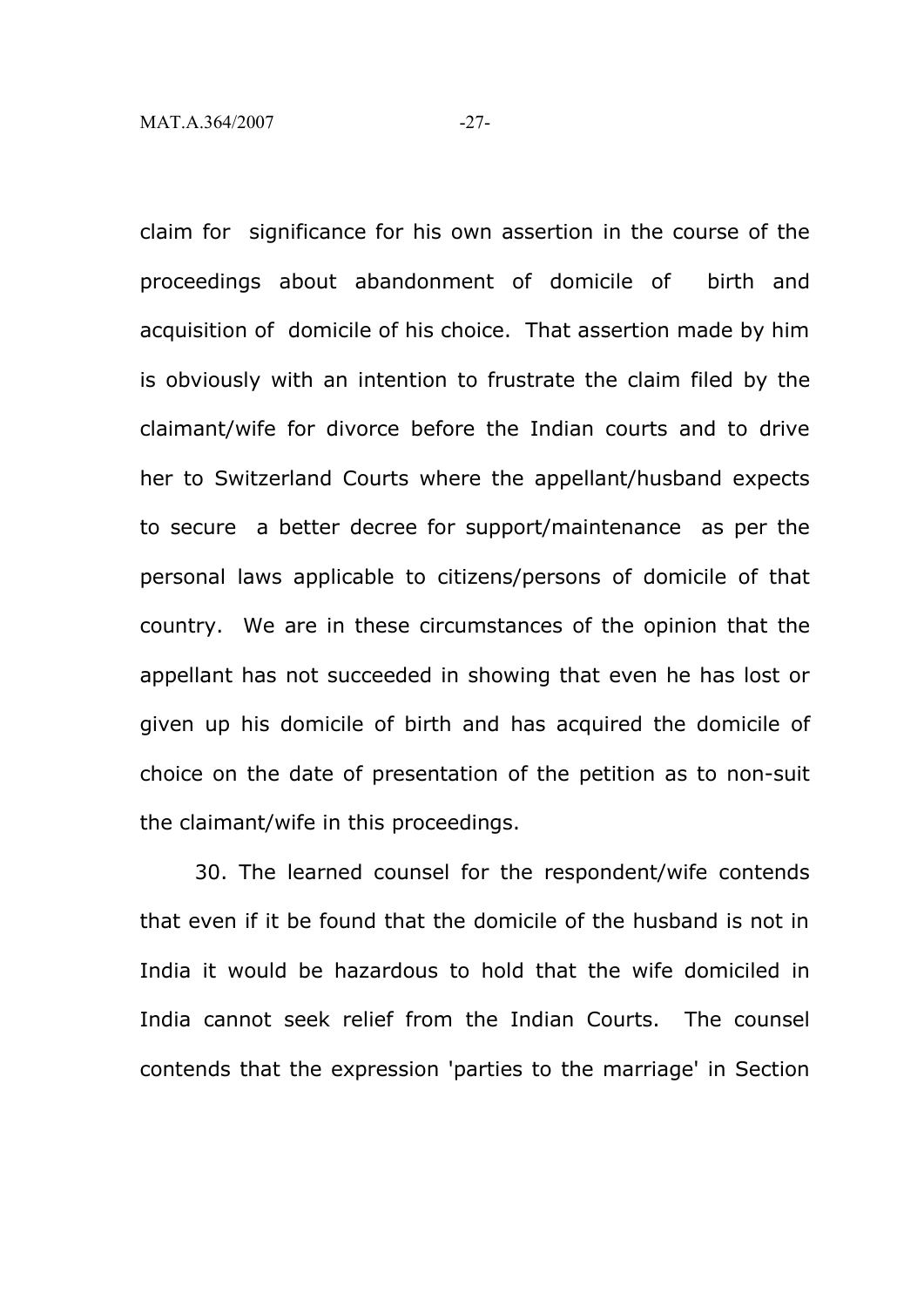2 of the Indian Divorce Act should not be read in any pedantic or hyper technical manner. To advance the interests of justice the expression, 'parties to the marriage' in Section 2 must be read and understood to mean "either party to the marriage", contends counsel. Counsel argues that High Court of Madras has already taken a view in this matter and this Court may be pleased to adopt a similar approach to that question.

31. That question does not really arise for consideration in the light of the conclusion that we have reached already that both spouses continue to be domiciled in India notwithstanding their residence abroad for a long period of time and their probable future residence there until the opportunity for continuing the present employment there ceases. But, we make it clear that if we were to choose to take a view on the question, we would have definitely concurred with the decision of the Madras High Court dated 17-11-2008 in W.P.No.12816 of 1995 (**Indira Rachel v. Union of India and another**) and the views expressed there in paragraph 5 which we extract below.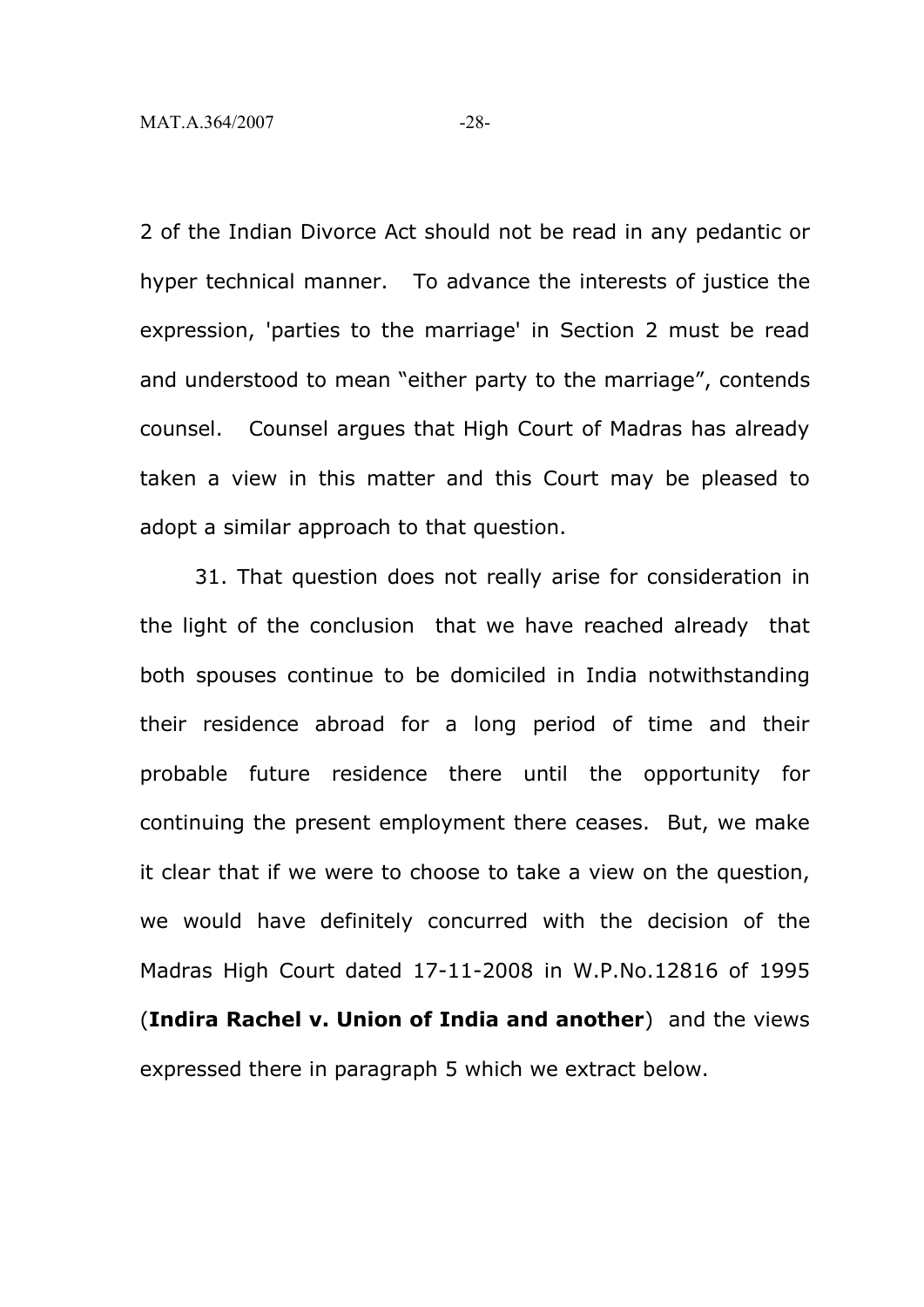"*5. Though the provisions of the Act can be interpreted in a literal manner, to conclude that both parties must be domiciled in India at the time of presentation of the petition, in our considered view, to effectuate the present intention of the Act, which had come into force in the year 1869, possibly, when such contingencies were not in contemplation, a purposive interpretation can be given to make it reasonable and more consistent with the principles enshrined in the Constitution. If the aforesaid provision is construed to mean that a petition would be maintainable if at the time of presentation of the petition either party is domiciled in India, the difficulty projected by the petitioner would not arise and on the other hand, object can be achieved. Therefore, according to us, such provision should be interpreted to mean that the Courts in India shall be entitled to entertain petition for dissolution of marriage where either of the parties to the marriage is domiciled in India at the time when the petition is presented and such provision need not be construed as if both the parties must be domiciled in India at the time of*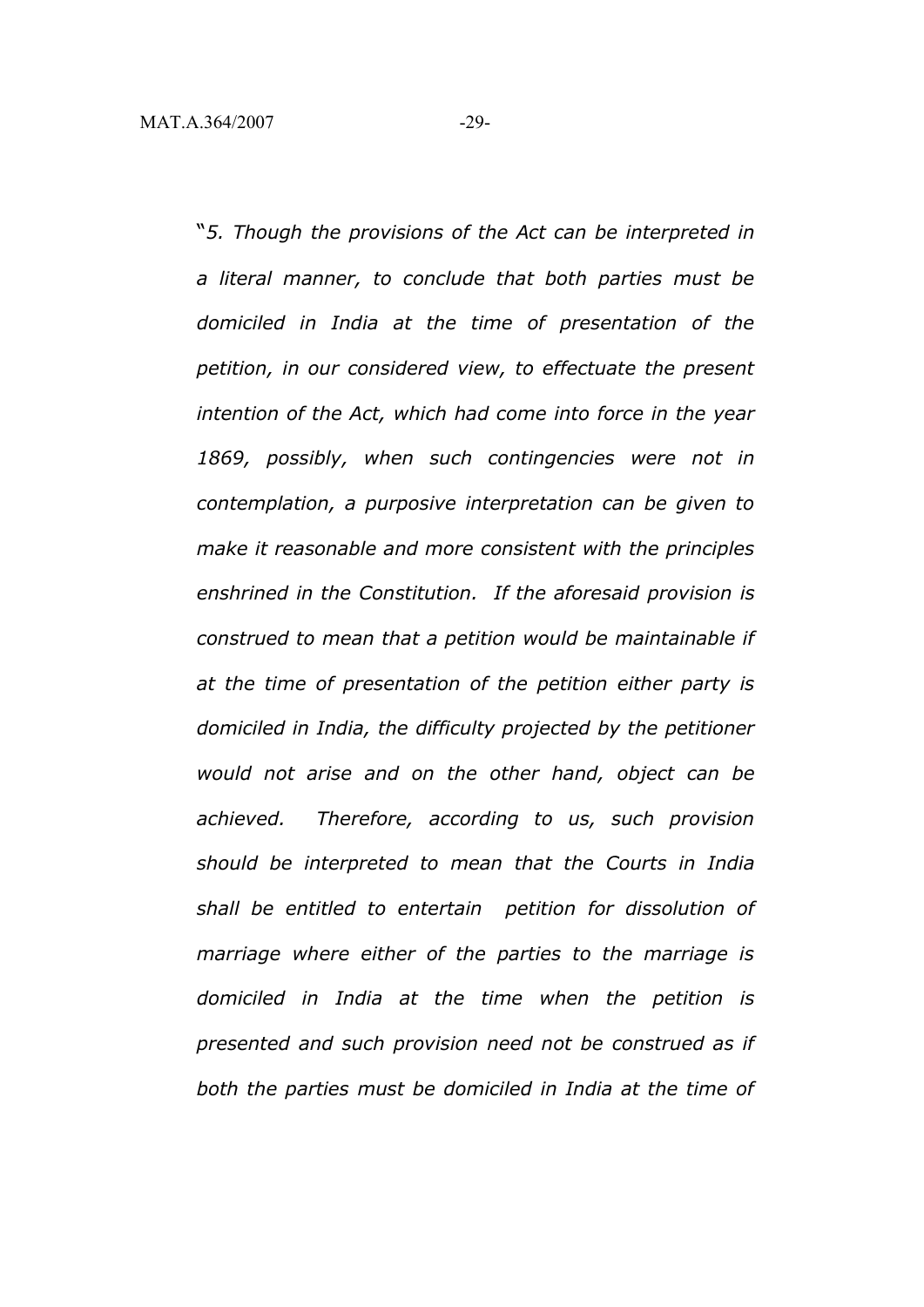*presentation of the petition. In our considered view, such an interpretation would bring it in consonance with the philosophy of the Constitution. Moreover, we feel to suggest that in order to avoid any further controversy in the matter in different parts of the Country, the Ministry of Law, the fist respondent, may consider the question of making suitable amendment to the provisions in so far as Section 2 of the Act is concerned in the light of other provisions, if any, containing similar laws relating to Divorce.*

32. Counsel for the respondent/wife has placed before us materials to show that suggestion of the High Court of Madras in paragraph 5 of that decision is being pursued by the Law Commission to avoid unnecessary hardship and difficulty, if any court were to take a technical and literal view of the expression - "parties" to the marriage. Singular expressions in a statute can take in the plural and vice versa, it is trite. The expression "the marriage" in the third part of Section 2 must be held to refer to the marriages sought to be dissolved and the "parties to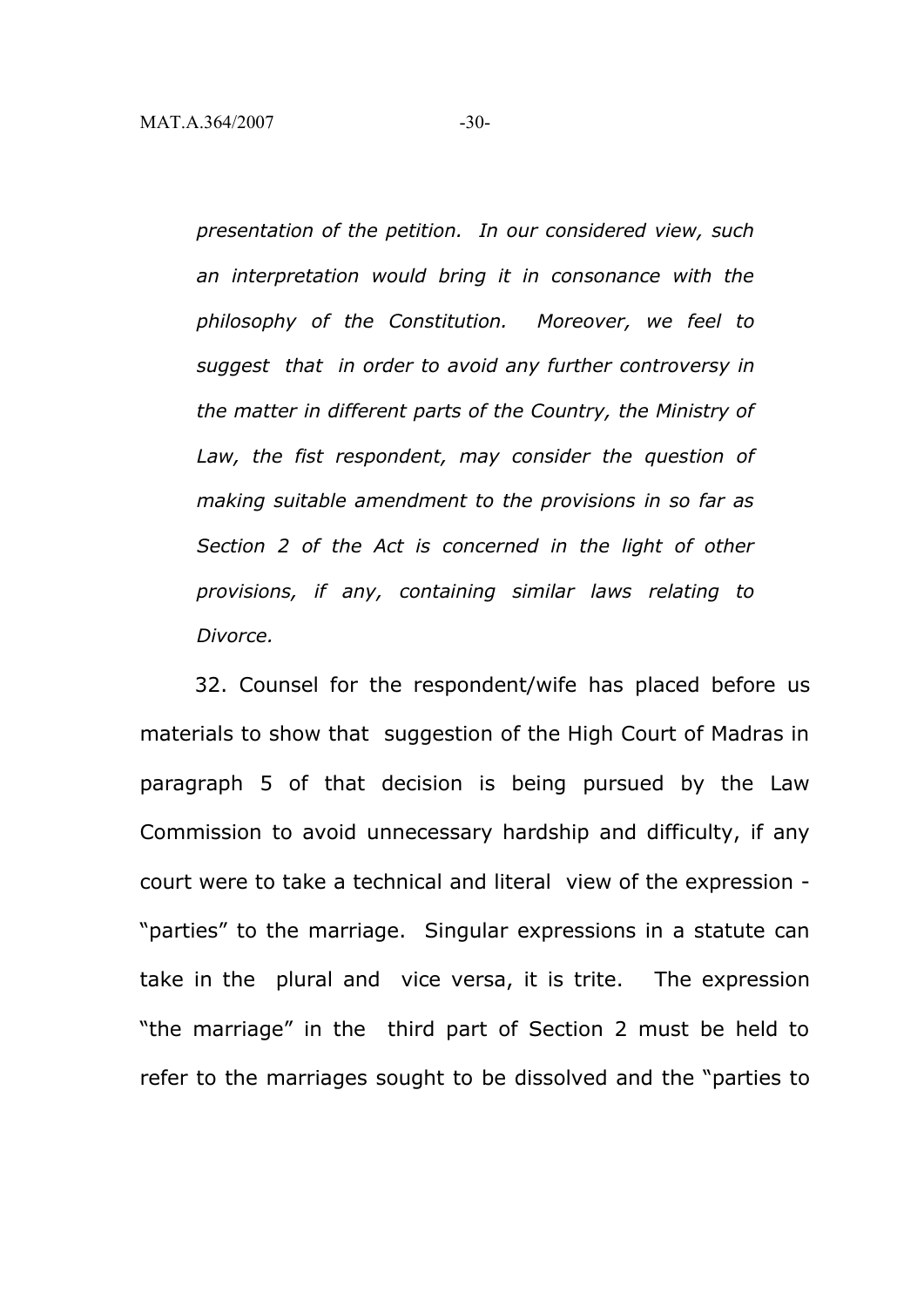the marriage" must include the petitioning party to the marriage. Wives residing and domiciled in India and who have not ever moved out of India cannot be forced to undertake hazardous trips to alien lands merely for securing divorce from their husbands, who mischievously assert that they have taken up domicile of choice in such alien lands. That injustice was certainly not intended while enacting Section. The stipulation in Section 2 of the Indian Divorce Act a pre-constitutional law intended to ensure justice for the wife in England – to ensure that she is not dragged to the Indian court to contest a plea for divorce must receive a reasonable interpretation in the post constitutional era. The text, in the new context,must receive an interpretation with emphasis on the Indian spouses and not on the spouses left behind in their home nation by alien soldiers or personnel who had come to India for service in the bygone imperial era. The expression "parties to the marriage"must hence be held to refer only to the parties (including the singular party) to the marriage sought to be dissolved. 'marriage' there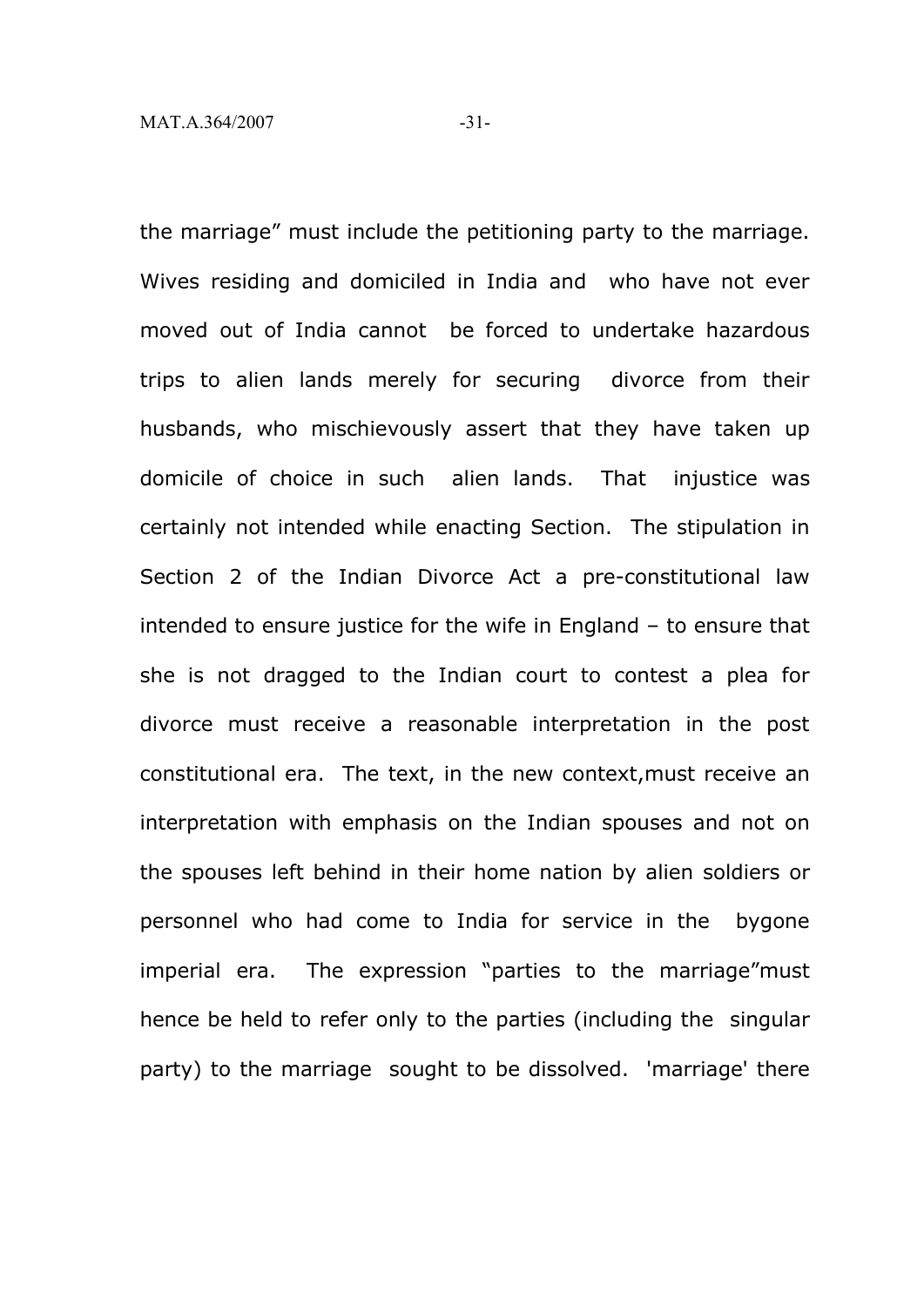refers only generally to the marriages sought to be dissolved and not the marriage between the spouses to the given marriage. One of the parties to the marriage domiciled in India can hence seek divorce under Section 2 of the Indian Divorce Act. We concur with the Madras High Court on the need to adopt a liberal interpretation.

33. We do in these circumstances uphold the finding of the court below that the court has jurisdiction to consider the claim of divorce as both parties to the marriage were domiciled in India at the relevant time; i.e; on the date of presentation of the petition.

#### **Ground No.2**

34. We now come to ground No.2. It is perhaps crystal clear that both parties do not want to continue the marital tie. The respondent has filed a petition here claiming divorce whereas the appellant also has subsequently filed a petition for divorce before the Switzerland Courts. That the marriage continues in its shell only and not in its substance is transparently evident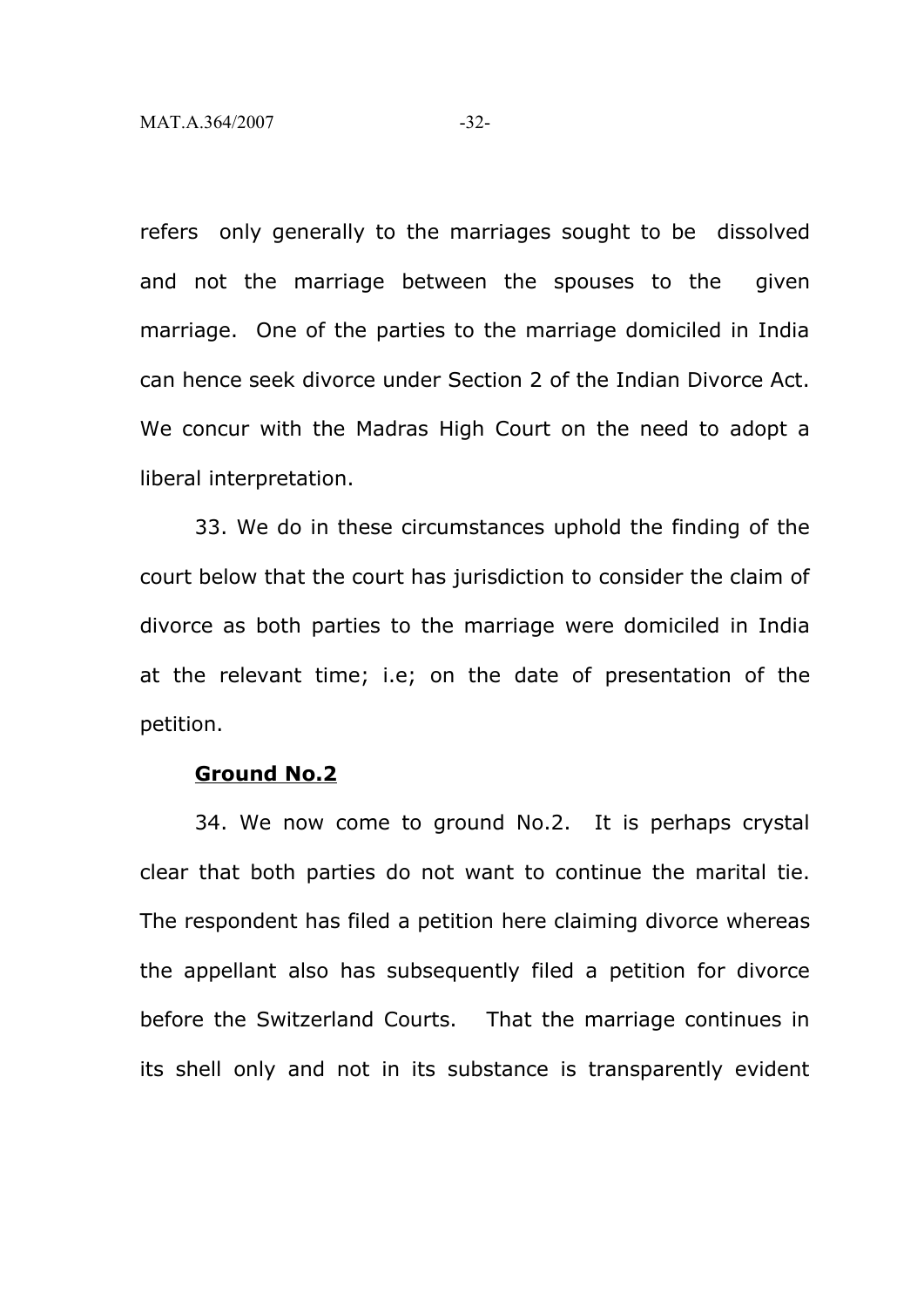from the totality of circumstances.

35. It is in this context that the plea of the wife that physical and mental cruelty was inflicted on her has to be considered. We shall deal with the question of physical cruelty first though the Family Court does not appear to have considered that question in great detail. Wife had made specific allegations of infliction of physical cruelty consequent to allegations of unchaste and adulterous behaviour. Her evidence on that aspect remains virtually unchallenged. Specific contra assertions or denials of such allegations are not decipherable in the evidence tendered by the husband. If a prudent mind were to choose between the rival contentions on the basis of the evidence available, the conclusion appears to be inevitable that the alleged physical cruelty must also be held to be clearly proved. It would be puerile for any court to expect specific ocular corroboration for the matrimonial physical cruelty. More often, than not, that question has to be decided by evaluating the rival evidence tendered by the spouses. To corroborate the evidence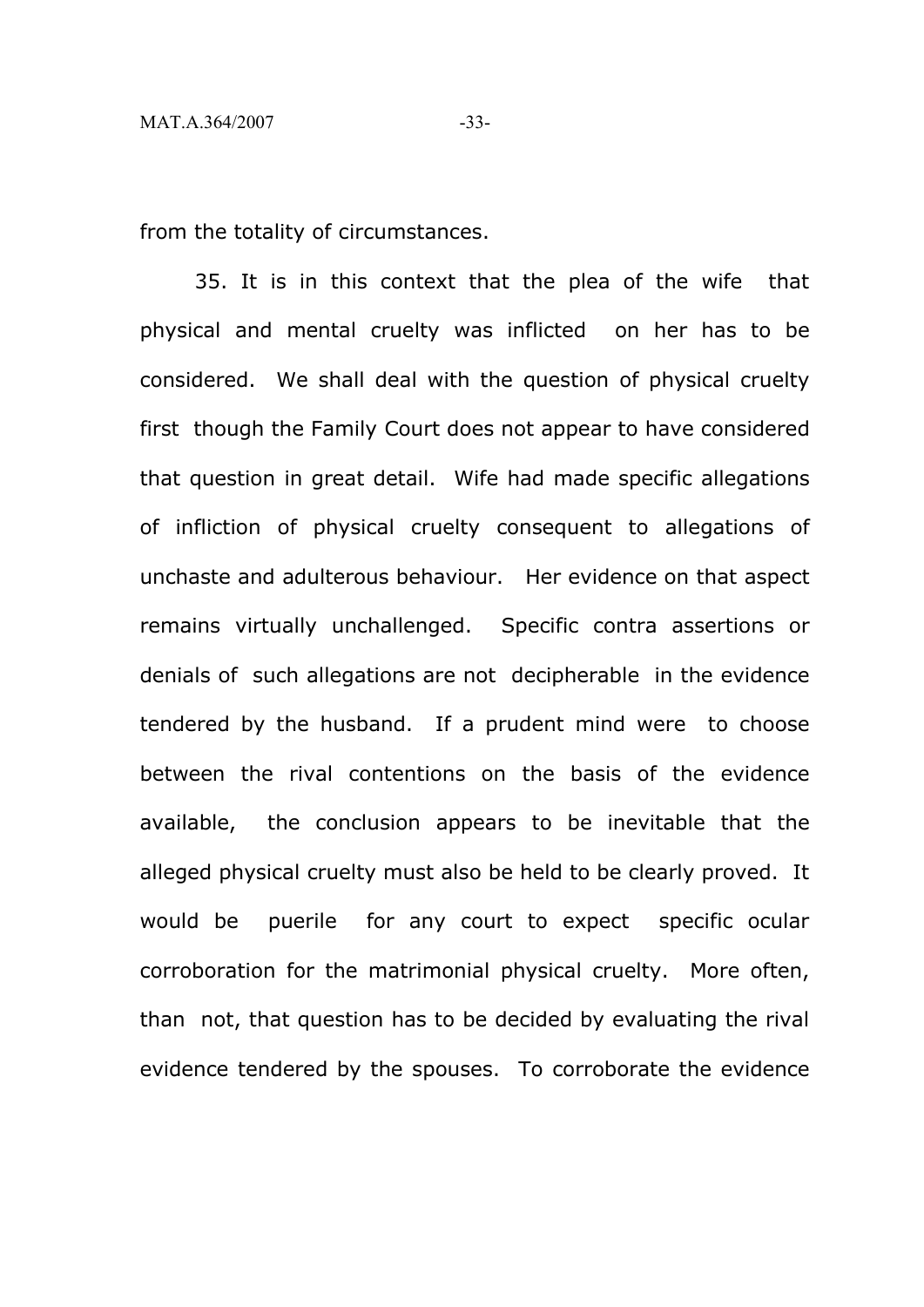of the wife, we have the admitted circumstance that the husband persists and goes on making allegations of adultery, matrimonial infidelity as also licentious behaviour prior and subsequent to the marriage on the part of the wife. We have also the circumstance that the wife had been compelled and driven to courts in Switzerland to seek separation and police protection to save herself from the matrimonial cruelty allegedly heaped on her by her husband. On the evidence available, the alleged physical cruelty must also be held to be satisfactorily established.

36. On the aspect of matrimonial mental cruelty, according to us, there is ample evidence for a conclusion beyond doubt . The wife alleged that the husband was making reckless allegations of pre-marital licentious behaviour and post marital adulterous and unchaste behaviour. We find no reason not to accept her evidence on that aspect. We have convincing support for such evidence of hers from the objections filed by the husband before the Family Court. He continues to make assertions of such licentious behaviour pre-marital and post-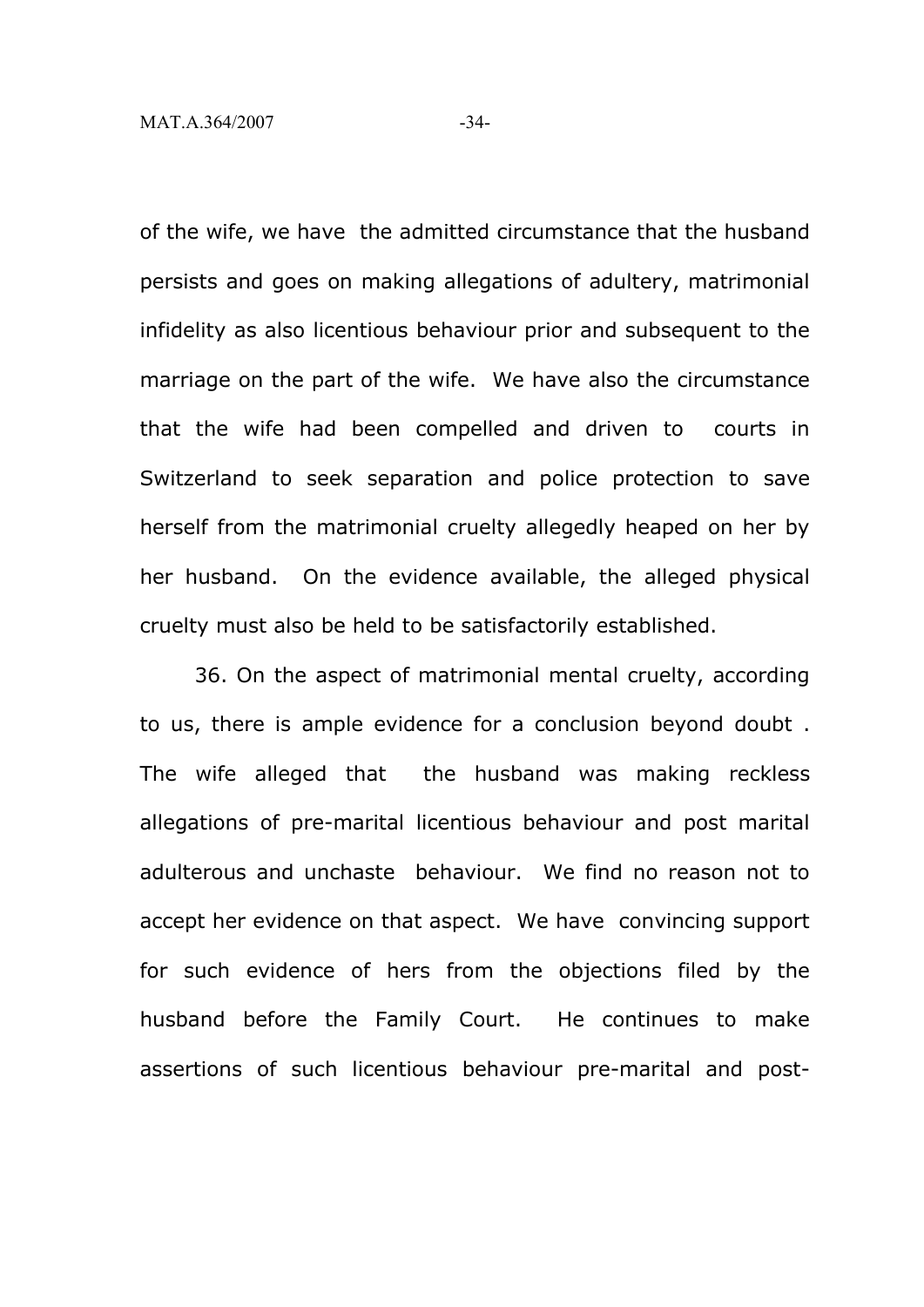marital on the part of the wife and significantly, it is not even attempted to substantiate those allegations before court. Except his vague evidence, there is absolutely nothing even to indicate, suggest or probabilise such allegations of improper marital conduct and behaviour on the part of the wife.

37. It is trite and it is unnecessary to go to precedents on that aspect that unsubstantiated allegations of unchaste and adulterous behaviour by a husband against the wife in the Indian context do amount to matrimonial cruelty. The learned counsel for the appellant contends that even the wife states that she was prepared to condone such allegations raised by him and she had invited him to join her in Switzerland after he allegedly made the allegations initially. Therefore, such alleged act of cruelty has been condoned by her, contends the learned counsel for the appellant. We find absolutely no merit in this theory of condonation of matrimonial cruelty. We will assume that she had once condoned such alleged earlier indiscretion. But what has come out in evidence is that after such alleged condonation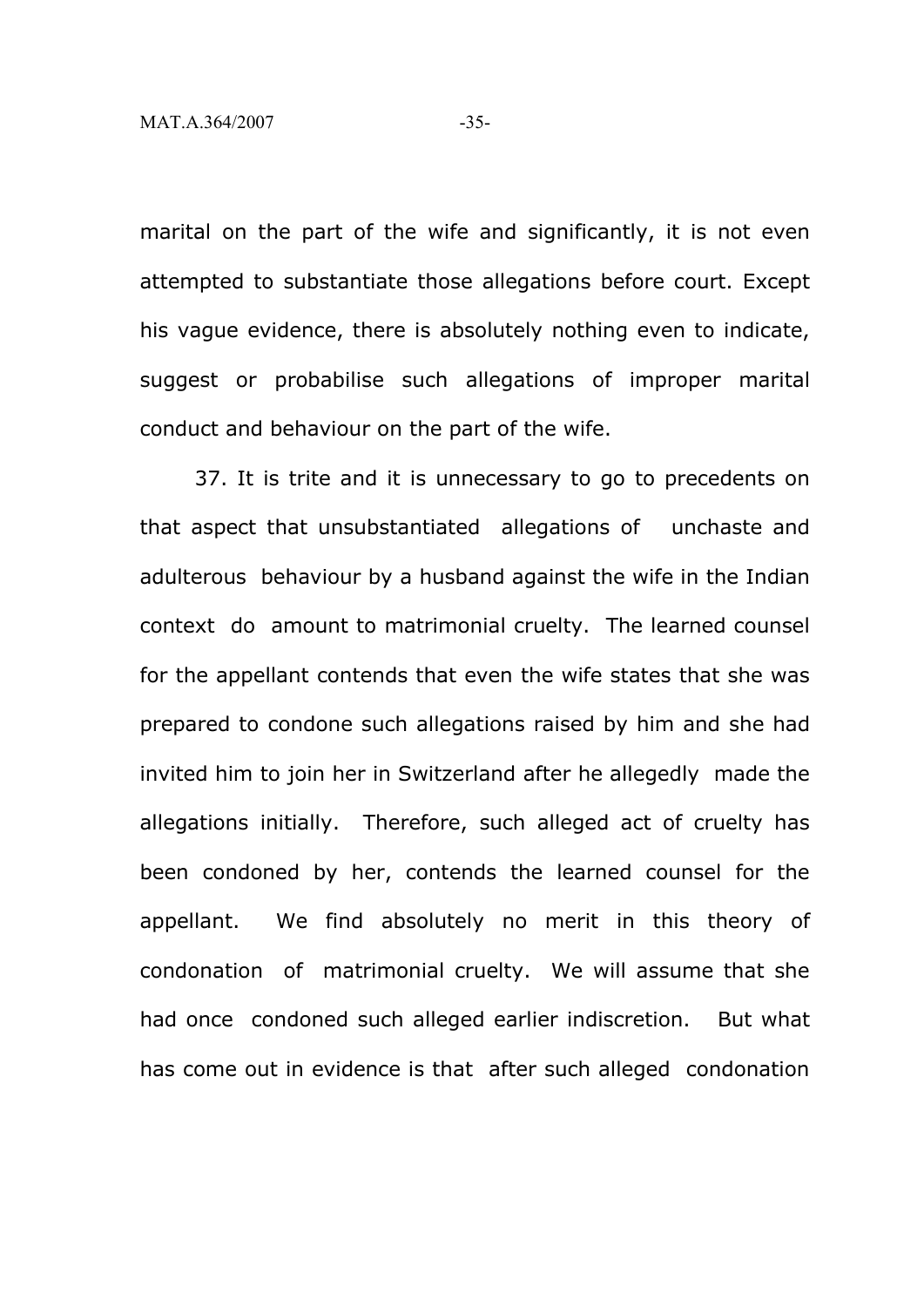also, the husband goes on making reckless allegations. The alleged prior condonation of such past indiscretion cannot in any way be assumed to cover all prospective allegations of such unchaste behaviour.

38. Going by the version of the husband he was aware of the alleged improper behaviour, pre-marital and post-marital. He had chosen in spite of all that to continue to live with her. If he persists and continues to make such allegations afresh after they decide to live together ignoring such allegations, that must certainly be held to amount to fresh acts of matrimonial cruelty. In that view of the matter also the plea that the wife has condoned all such matrimonial mental cruelty cannot be sustained at all.

39. The learned counsel for the respondent submits that the doctrine of revival applies and even assuming that the wife has chosen to condone such reckless allegations made earlier, the repetition of such allegations after the alleged event of condonation must give rise to a revived cause of action. We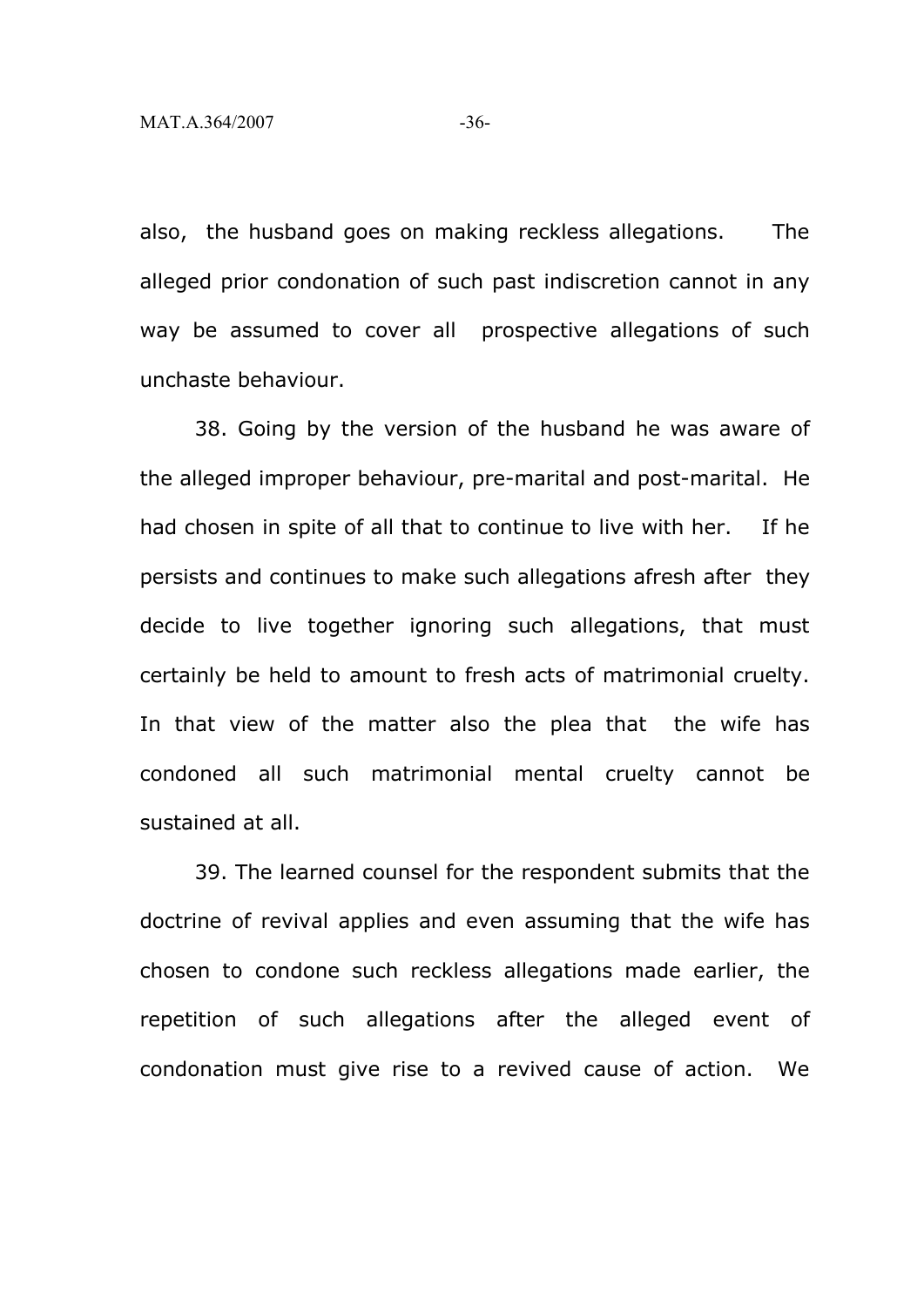agree with the learned counsel for the respondent.

40. We are in these circumstances unable to find any error, discrepancy or fault in the finding of the court below that sufficient cruelty has been established to justify a prayer for dissolution of marriage under section 10 of the Indian Divorce Act. The challenge on the second ground must also fail.

#### **Ground No.3**

41. It is pointed out that no attempt to conciliate was undertaken by the Family Court. Indications galore to show that it was the husband who did not co-operate. Even ignoring that, the fact remains that the parties went to trial with the full awareness that attempt at conciliation had not allegedly taken place. They did not object to the trial progressing. Even otherwise the mere fact that attempt for conciliation or sufficient attempt for conciliation had not taken place cannot in law be held to be a sufficient or valid reason to invalidate the verdict of the Family Court in such a contested proceedings. The challenge on